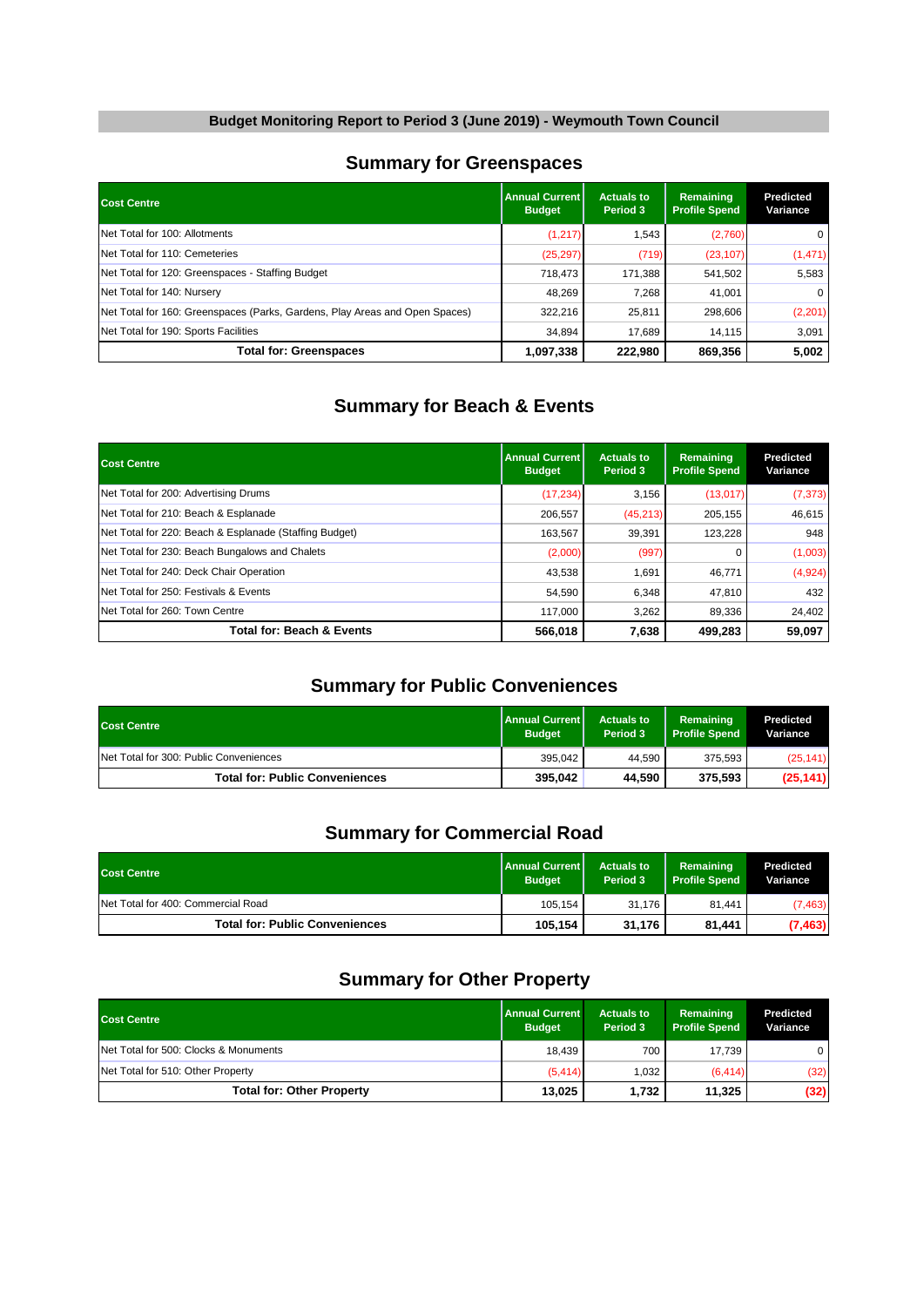# **Summary for Civic Office**

| <b>Cost Centre</b>              | <b>Annual Current</b><br><b>Budget</b> | <b>Actuals to</b><br>Period 3 | Remaining<br><b>Profile Spend</b> | Predicted<br>Variance |
|---------------------------------|----------------------------------------|-------------------------------|-----------------------------------|-----------------------|
| Net Total for 600: Civic Office | 69.664                                 | 9.993                         | 54,690                            | 4,981                 |
| <b>Total for: Civic Office</b>  | 69,664                                 | 9,993                         | 54,690                            | 4,981                 |

# **Summary for Head Office Costs**

| <b>Cost Centre</b>                   | <b>Annual Current</b><br><b>Budget</b> | <b>Actuals to</b><br>Period 3 | Remaining<br><b>Profile Spend</b> | Predicted<br>Variance |
|--------------------------------------|----------------------------------------|-------------------------------|-----------------------------------|-----------------------|
| Net Total for 700: Head Office Costs | 824.423                                | 144.815                       | 559.683                           | 119,925               |
| <b>Total for: Head Office Costs</b>  | 824.423                                | 144.815                       | 559.683                           | 119,925               |

# **TOTAL**

| <b>Cost Centre</b> | <b>Annual Current</b><br><b>Budget</b> | <b>Actuals to</b><br>Period 3 | Remaining<br><b>Profile Spend</b> | <b>Predicted</b><br>Variance |
|--------------------|----------------------------------------|-------------------------------|-----------------------------------|------------------------------|
| <b>TOTALS</b>      | 3.070.664                              | 462.924                       | 2,451,372                         | 156,368                      |
|                    | 3,070,664                              | 462.924                       | 2,451,372                         | 156,368                      |

| Continaencv              | 50.000      |
|--------------------------|-------------|
| Contribution to Reserves | 250,000     |
| Precept                  | (3,370,664) |

 $\begin{tabular}{|c|c|c|c|} \hline \quad \quad & 0 \\ \hline \quad \quad & 0 \\ \hline \quad \quad & 0 \\ \hline \end{tabular}$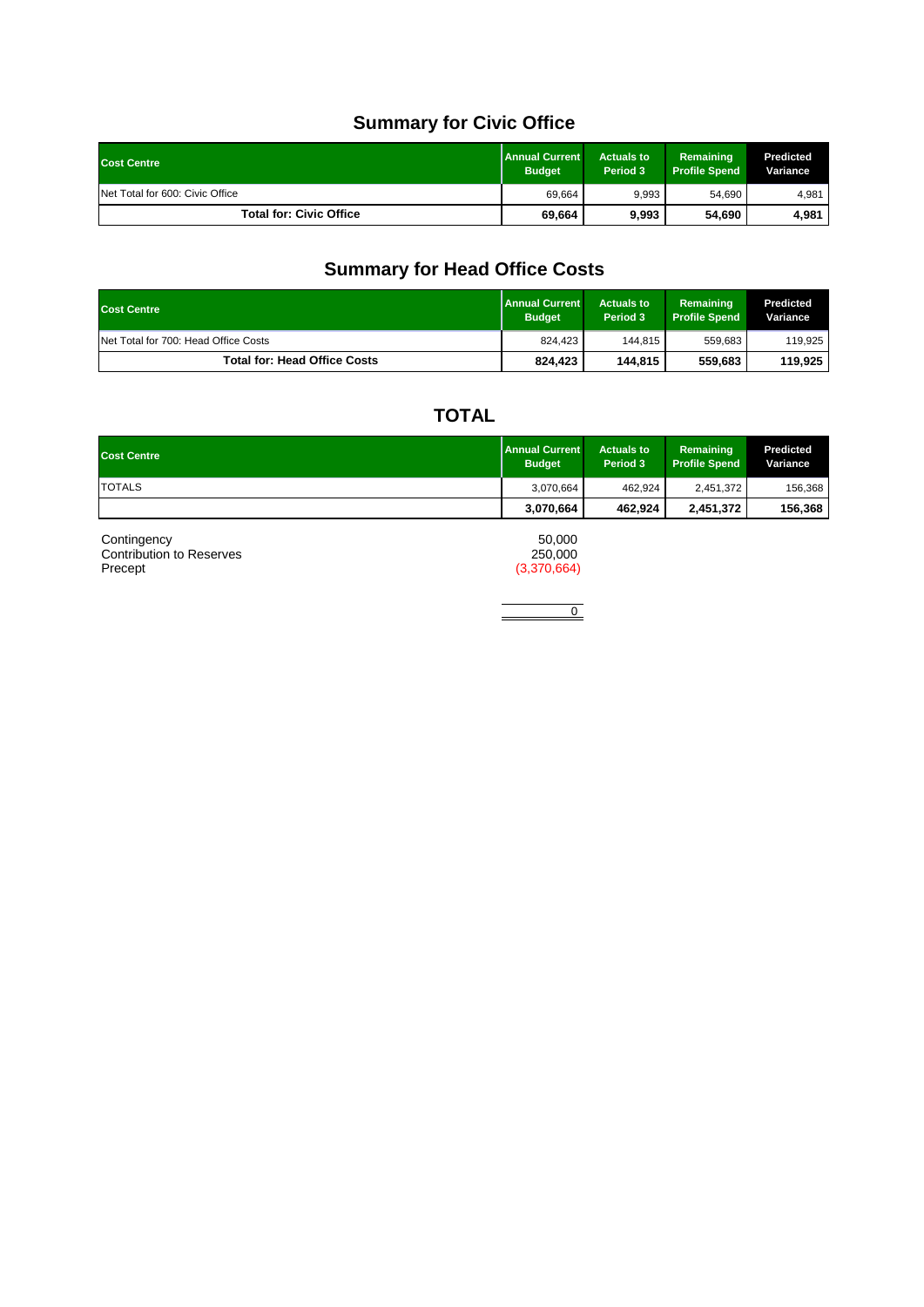# **Green Spaces**

**Allotments Cost Centre: 100**

| <b>Detail</b><br>Code | <b>Detail Code Description</b>               | <b>Annual Current I</b><br><b>Budget</b> | <b>Actuals to</b><br>Period 3 | Remaining<br><b>Profile Spend</b> | <b>Predicted Year</b><br><b>End Variance</b> |
|-----------------------|----------------------------------------------|------------------------------------------|-------------------------------|-----------------------------------|----------------------------------------------|
| 5025                  | Maintenance                                  | 1.204                                    | 541                           | 663                               | $\mathbf 0$                                  |
| 5030                  | <b>Metered Water</b>                         | 7.764                                    | 1,117                         | 6,647                             | 0                                            |
|                       | <b>Total - Premises</b>                      | 8,968                                    | 1,658                         | 7,310                             | 0                                            |
|                       |                                              |                                          |                               |                                   |                                              |
| 7140                  | <b>Materials</b>                             | 3,124                                    |                               | 3.124                             | 0                                            |
|                       | <b>Total - Supplies &amp; Services</b>       | 3,124                                    |                               | 3,124                             | 0                                            |
|                       |                                              |                                          |                               |                                   |                                              |
|                       | <b>Total Expenditure for 100: Allotments</b> | 12,092                                   | 1,658                         | 10,434                            | 0                                            |

| Detail<br><b>Code</b> | <b>Detail Code Description</b>              | <b>Annual Current</b><br><b>Budget</b> | <b>Actuals to</b><br>Period 3 | Remaining<br><b>Profile Spend</b> | <b>Predicted Year</b><br><b>End Variance</b> |
|-----------------------|---------------------------------------------|----------------------------------------|-------------------------------|-----------------------------------|----------------------------------------------|
| 5035                  | Rents & Licences                            | $-13309$                               | (115)                         | (13, 194)                         | 0                                            |
|                       | <b>Total - Customer and Client Receipts</b> | (13,309)                               | (115)                         | (13, 194)                         | 0                                            |
|                       |                                             |                                        |                               |                                   |                                              |
|                       | <b>Total Income for 100: Allotments</b>     | (13, 309)                              | (115)                         | (13, 194)                         | 0                                            |

| Net Total for 100: Allotments | .543 | D |
|-------------------------------|------|---|
|                               |      |   |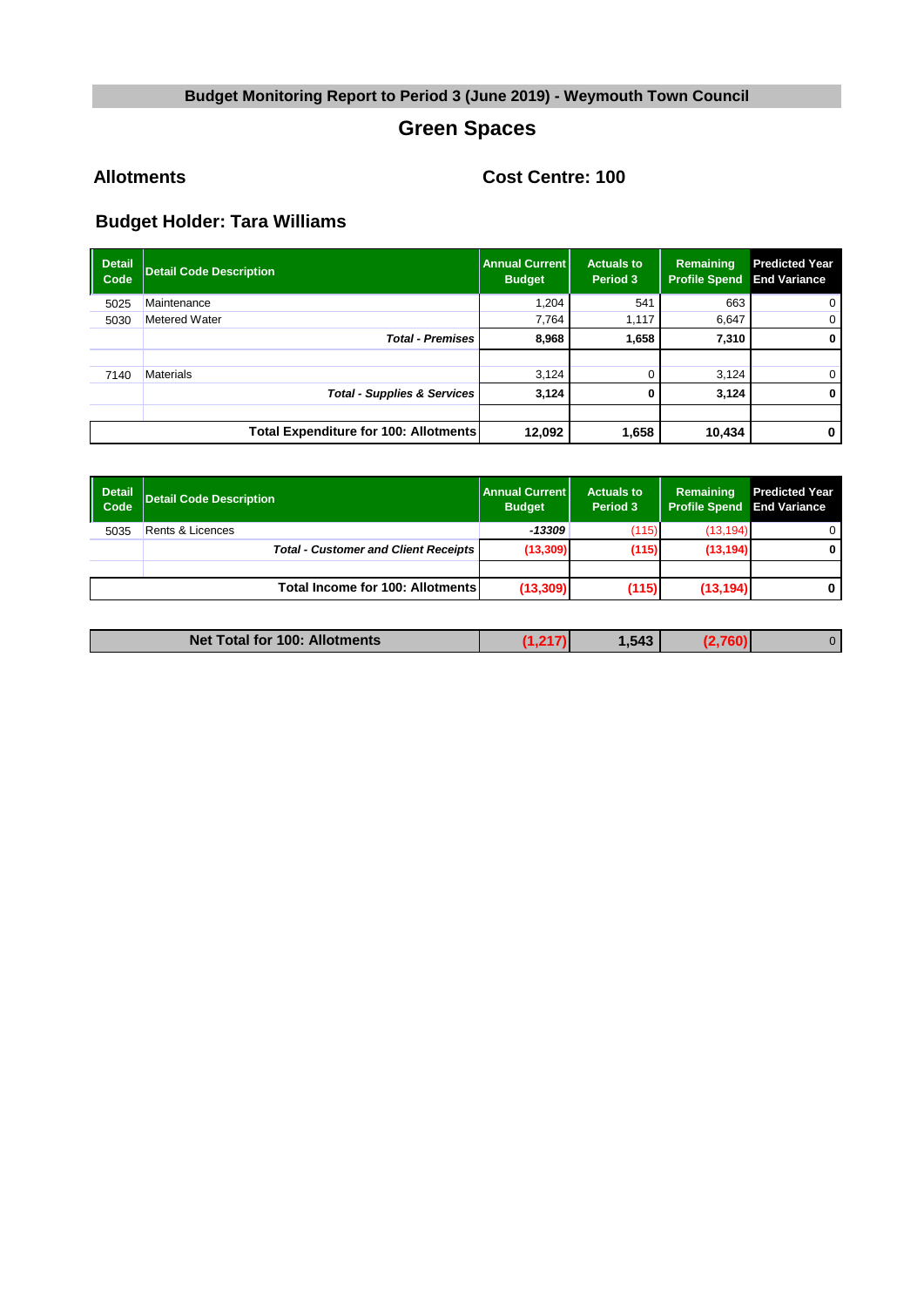# **Cemeteries Cost Centre: 110**

# **Budget Holder: Tara Williams**

| <b>Detail</b><br>Code | <b>Detail Code Description</b>               | <b>Annual Current</b><br><b>Budget</b> | <b>Actuals to</b><br>Period 3 | Remaining<br><b>Profile Spend</b> | <b>Predicted Year</b><br><b>End Variance</b> |
|-----------------------|----------------------------------------------|----------------------------------------|-------------------------------|-----------------------------------|----------------------------------------------|
| 5025                  | Maintenance                                  | 39,969                                 | 130                           | 39,839                            | 0                                            |
| 5015                  | Electricity                                  | 256                                    | 22                            | 234                               | $\mathbf 0$                                  |
| 5045                  | Rates                                        | 14,205                                 | 5,119                         | 10,557                            | (1, 471)                                     |
| 5070                  | Security                                     | 275                                    | 275                           | £0                                | $\mathbf 0$                                  |
|                       | <b>Total - Premises</b>                      | 54,705                                 | 5,546                         | 50,630                            | (1,471)                                      |
|                       |                                              |                                        |                               |                                   |                                              |
| 6010                  | Hired Haulage & Plant                        | 2,691                                  | 365                           | 2,326                             | $\mathbf 0$                                  |
|                       | <b>Total - Transport</b>                     | 2,691                                  | 365                           | 2,326                             | 0                                            |
|                       |                                              |                                        |                               |                                   |                                              |
| 7060                  | Equipment                                    | 1,489                                  | $\Omega$                      | 1,489                             | $\mathbf 0$                                  |
| 7095                  | Insurance                                    | 1,057                                  | 1,057                         |                                   | 0                                            |
| 7140                  | <b>Materials</b>                             | 2,070                                  |                               | 2,070                             | 0                                            |
| 7210                  | Signs Flags & Baskets                        | 43                                     | 43                            | 0                                 | 0                                            |
| 7265                  | <b>Professional Services</b>                 | 298                                    | 298                           | $\Omega$                          | $\mathbf 0$                                  |
|                       | <b>Total - Supplies &amp; Services</b>       | 4,957                                  | 1,398                         | 3,559                             | $\mathbf 0$                                  |
|                       |                                              |                                        |                               |                                   |                                              |
|                       | <b>Total Expenditure for 110: Cemeteries</b> | 62,353                                 | 7,309                         | 56,515                            | (1,471)                                      |

| Detail<br>Code | <b>Detail Code Description</b>              | l Annual Current l<br><b>Budget</b> | <b>Actuals to</b><br>Period 3 | Remaining<br><b>Profile Spend</b> | <b>Predicted Year</b><br><b>End Variance</b> |
|----------------|---------------------------------------------|-------------------------------------|-------------------------------|-----------------------------------|----------------------------------------------|
| 1020           | Fees & Charges                              | (86, 250)                           | (8,028)                       | (78, 222)                         | 0                                            |
| 1035           | <b>Rents &amp; Licences</b>                 | (1,400)                             |                               | (1,400)                           | $\mathbf{0}$                                 |
|                | <b>Total - Customer and Client Receipts</b> | (87,650)                            | (8,028)                       | (79, 622)                         | 0                                            |
|                |                                             |                                     |                               |                                   |                                              |
|                | <b>Total Income for 110: Cemeteries</b>     | (87,650)                            | (8,028)                       | (79, 622)                         |                                              |

| <b>Net</b><br>Total for 110:<br>: Cemeteries |
|----------------------------------------------|
|----------------------------------------------|

# **Beach & Esplanade Cost Centre: 120**

| <b>Detail</b><br>Code | <b>Detail Code Description</b>                           | <b>Annual Current</b><br><b>Budget</b> | <b>Actuals to</b><br>Period 3 | Remaining<br><b>Profile Spend</b> | <b>Predicted Year</b><br><b>End Variance</b> |
|-----------------------|----------------------------------------------------------|----------------------------------------|-------------------------------|-----------------------------------|----------------------------------------------|
| 4000                  | Salaries - Basic Pay                                     | 526,857                                | 131,000                       | 393,315                           | 2,542                                        |
| 4010                  | NI Salaried Staff                                        | 48,332                                 | 11,761                        | 36,197                            | 374                                          |
| 4015                  | <b>Superann Salaried Staff</b>                           | 116,317                                | 28,170                        | 85,509                            | 2,638                                        |
| 4020                  | <b>Agency Staff</b>                                      | 16,736                                 |                               | 16,736                            |                                              |
| 4030                  | <b>First Aid Allowance</b>                               | 1,856                                  | 457                           | 1,370                             | 29                                           |
| 4040                  | Training                                                 | 6,496                                  | 0                             | 6,496                             |                                              |
|                       | <b>Total - Employees</b>                                 | 716,594                                | 171,388                       | 539,623                           | 5,583                                        |
| 7165                  | <b>Officers Medicals</b>                                 | 1,879                                  | 0                             | 1,879                             |                                              |
|                       | <b>Total - Supplies &amp; Services</b>                   | 1,879                                  | 0                             | 1,879                             |                                              |
|                       | Total Expenditure for 120: Greenspaces (Staffing Budget) | 718,473                                | 171,388                       | 541,502                           | 5,583                                        |

| Net Total for 120: Greenspaces (Staffing Budget) | 718.473 | 171.388 | 541.502 | 5,583 |
|--------------------------------------------------|---------|---------|---------|-------|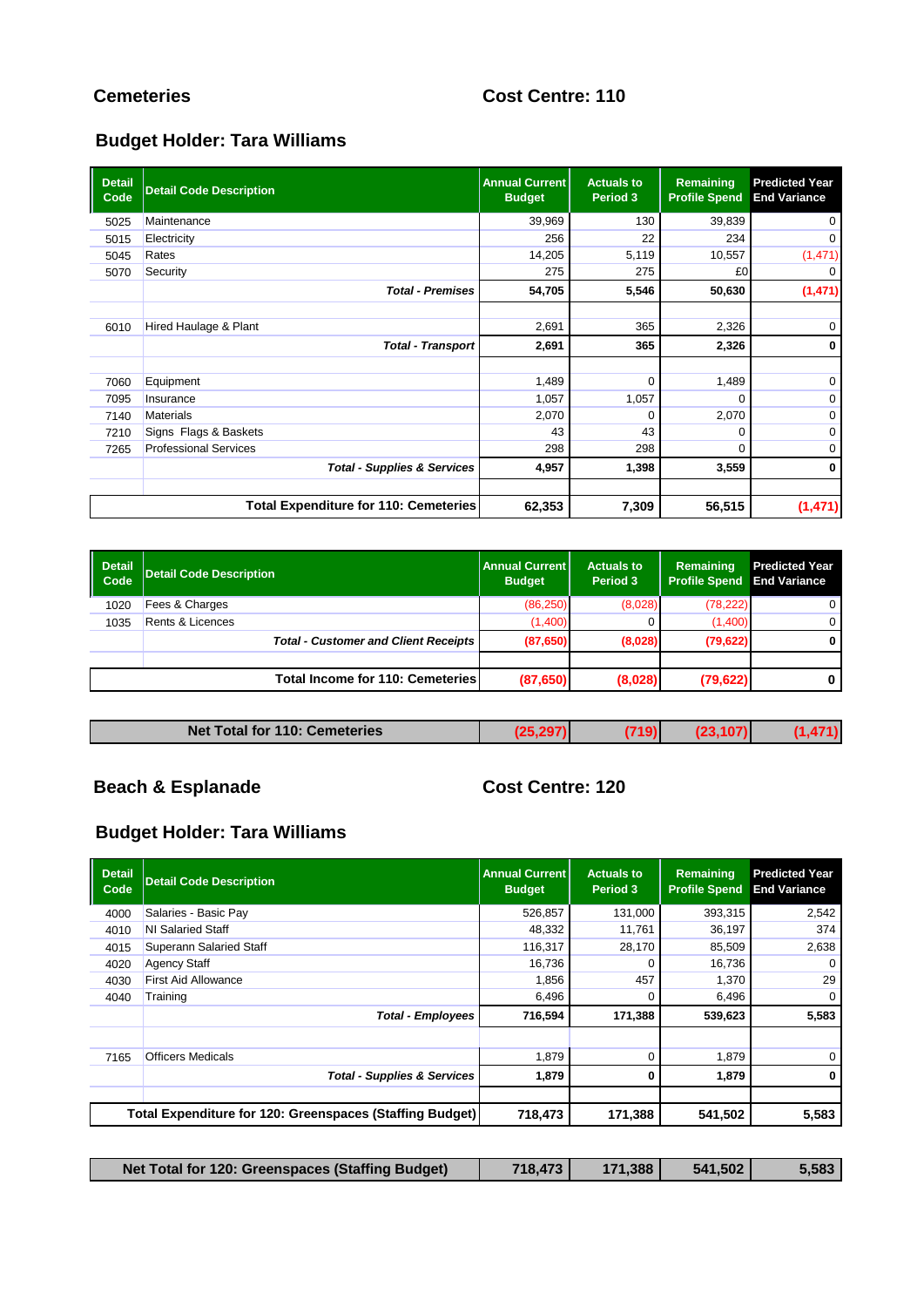# **Nursery Cost Centre: 140**

| <b>Detail</b><br>Code | <b>Detail Code Description</b>            | <b>Annual Current  </b><br><b>Budget</b> | <b>Actuals to</b><br>Period 3 | Remaining<br><b>Profile Spend</b> | <b>Predicted Year</b><br><b>End Variance</b> |
|-----------------------|-------------------------------------------|------------------------------------------|-------------------------------|-----------------------------------|----------------------------------------------|
| 5015                  | Electricity                               | 1,694                                    | 122                           | 1,572                             | 0                                            |
| 5020                  | Gas                                       | 4,277                                    |                               | 4,277                             | 0                                            |
| 5025                  | Maintenance                               | 2,570                                    |                               | 2,570                             | 0                                            |
| 5030                  | <b>Metered Water</b>                      | 3,631                                    |                               | 3,631                             | 0                                            |
| 5050                  | Rents                                     | 13,000                                   | 3,489                         | 9,511                             | 0                                            |
| 5095                  | Wood Chip                                 | 5,159                                    | 1,278                         | 3,881                             | 0                                            |
|                       | <b>Total - Premises</b>                   | 30,331                                   | 4,889                         | 25,442                            | $\mathbf 0$                                  |
|                       |                                           |                                          |                               |                                   |                                              |
| 7010                  | <b>Trees and Plants</b>                   | 1,202                                    | 1,202                         |                                   | 0                                            |
| 7060                  | Equipment                                 | 61                                       | 61                            |                                   | 0                                            |
| 7095                  | Insurance                                 | 892                                      | 892                           |                                   | 0                                            |
| 7140                  | <b>Materials</b>                          | 17,283                                   | 224                           | 17,059                            | 0                                            |
|                       | <b>Total - Supplies &amp; Services</b>    | 19,438                                   | 2,379                         | 17,059                            | $\bf{0}$                                     |
|                       |                                           |                                          |                               |                                   |                                              |
|                       | <b>Total Expenditure for 140: Nursery</b> | 49,769                                   | 7,268                         | 42,501                            | $\bf{0}$                                     |

| Detail<br><b>Code</b> | <b>Detail Code Description</b>              | <b>Annual Current</b><br><b>Budget</b> | <b>Actuals to</b><br>Period 3 | Remaining<br><b>Profile Spend</b> | <b>Predicted Year</b><br><b>End Variance</b> |
|-----------------------|---------------------------------------------|----------------------------------------|-------------------------------|-----------------------------------|----------------------------------------------|
| 5040                  | Sales                                       | (1,500)                                |                               | (1,500)                           |                                              |
|                       | <b>Total - Customer and Client Receipts</b> | (1,500)                                |                               | (1,500)                           | 0                                            |
|                       |                                             |                                        |                               |                                   |                                              |
|                       | <b>Total Income for 140: Nursery</b>        | (1,500)                                |                               | (1,500)                           | 0                                            |

| Net Total for 140: Nursery | 48.269 | '.268 | 41.001 |  |
|----------------------------|--------|-------|--------|--|
|                            |        |       |        |  |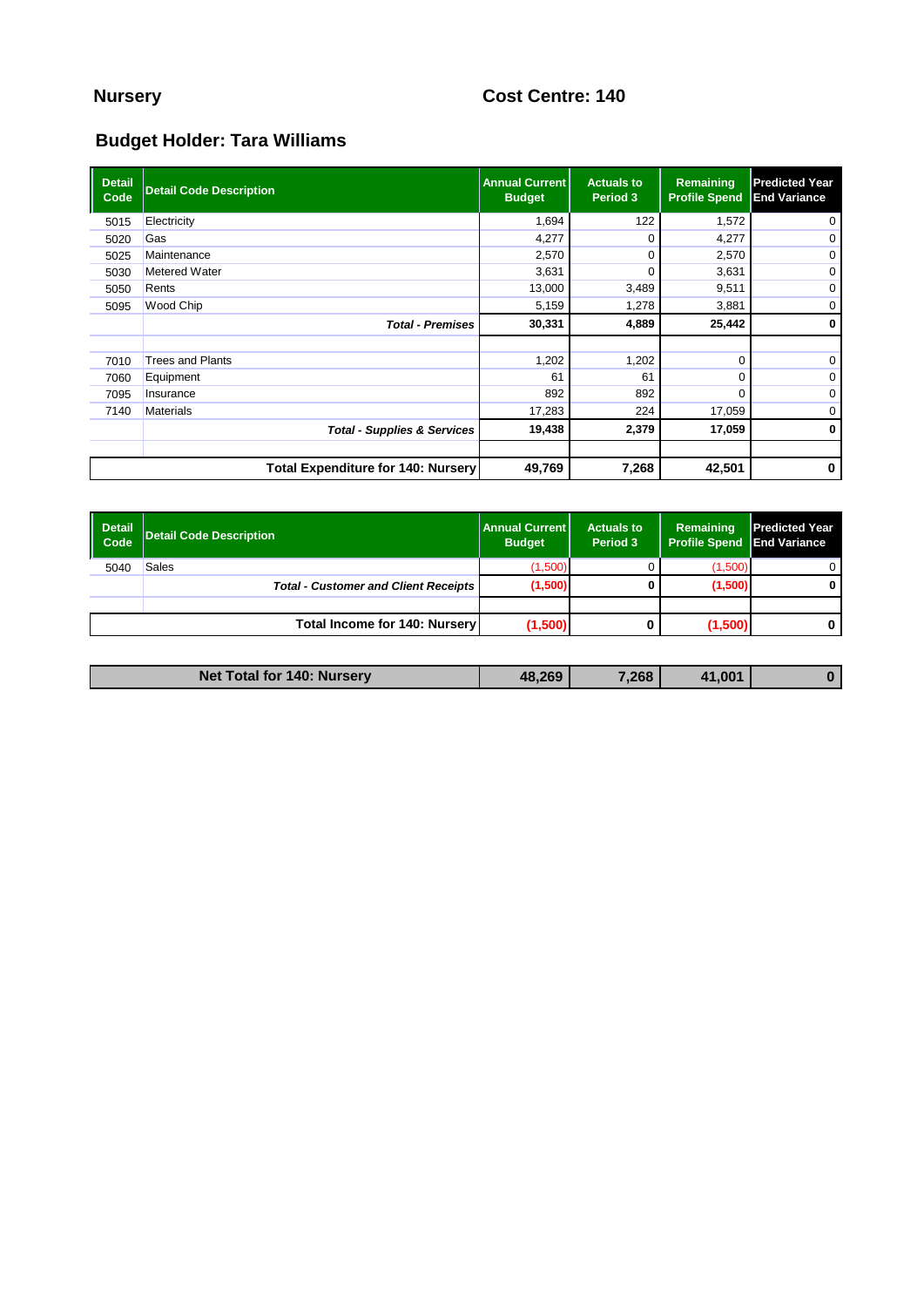# **Greenspaces Cost Centre: 160**

| <b>Detail</b><br>Code | <b>Detail Code Description</b>                 | <b>Annual Current</b><br><b>Budget</b> | <b>Actuals to</b><br>Period 3 | Remaining<br><b>Profile Spend</b> | <b>Predicted Year</b><br><b>End Variance</b> |
|-----------------------|------------------------------------------------|----------------------------------------|-------------------------------|-----------------------------------|----------------------------------------------|
| 5000                  | <b>Car Parking</b>                             | $\mathbf 0$                            | 17                            | £0                                | (17)                                         |
| 5005                  | Cleaning                                       | 60                                     | $\Omega$                      | 60                                | $\mathbf 0$                                  |
| 5015                  | Electricity                                    | 3,346                                  | 311                           | 3,035                             | $\mathbf 0$                                  |
| 5025                  | Maintenance                                    | 59,193                                 | 990                           | 58,203                            | $\mathbf 0$                                  |
| 5030                  | <b>Metered Water</b>                           | 6,969                                  | 39                            | 6,930                             | $\mathbf 0$                                  |
| 5035                  | Notice Board Maintenance                       | 510                                    | $\Omega$                      | 510                               | $\mathbf 0$                                  |
| 5045                  | Rates                                          | 2,240                                  | 2,111                         | 663                               | (534)                                        |
|                       | <b>Total - Premises</b>                        | 72,318                                 | 3,468                         | 69,401                            | (551)                                        |
|                       | <b>Contract Fleet Hire</b>                     | 84,376                                 | 15,042                        | 69,334                            | $\mathbf 0$                                  |
| 6000                  | Fuel                                           | 29,043                                 | 718                           | 28,325                            |                                              |
| 6005                  |                                                | 69,385                                 | 1,713                         |                                   | $\mathbf 0$<br>$\mathbf 0$                   |
| 6035                  | Maintenance Payments<br><b>Vehicle Repairs</b> | 6,922                                  | 153                           | 67,672<br>6,769                   | $\mathbf 0$                                  |
| 6040                  |                                                |                                        |                               |                                   |                                              |
|                       | <b>Total - Transport</b>                       | 189,726                                | 17,626                        | 172,100                           | $\mathbf 0$                                  |
| 7010                  | <b>Christmas Trees &amp; Plants</b>            | 1,887                                  | 987                           | 900                               | $\mathbf 0$                                  |
| 7025                  | Consultants                                    | $\Omega$                               | 1,650                         | £0                                | (1,650)                                      |
| 7060                  | Equipment                                      | 9,438                                  | 327                           | 9,111                             | 0                                            |
| 7075                  | <b>Highways Grass Cutting</b>                  | 24,349                                 | $\Omega$                      | 24,349                            | $\mathbf 0$                                  |
| 7095                  | Insurance                                      | 1,901                                  | 1,901                         | £0                                | 0                                            |
| 7125                  | <b>License Fees</b>                            | 378                                    | $\Omega$                      | 378                               | $\mathbf 0$                                  |
| 7130                  | <b>Litter Bin Emptying</b>                     | 90,000                                 | $\Omega$                      | 90,000                            | $\mathbf 0$                                  |
| 7135                  | <b>Litter Bins</b>                             | 4,009                                  | 0                             | 4,009                             | $\pmb{0}$                                    |
| 7140                  | <b>Materials</b>                               | 30,558                                 | 220                           | 30,338                            | $\mathsf 0$                                  |
| 7180                  | Printing                                       | 1,539                                  | 1,539                         | £0                                | $\pmb{0}$                                    |
| 7190                  | Protective Clothing/Uniforms                   | 2,452                                  | 400                           | 2,052                             | $\pmb{0}$                                    |
| 7195                  | Publications                                   | 160                                    | 0                             | 160                               | $\mathbf 0$                                  |
| 7210                  | Signs Flags & Baskets                          | 284                                    | 284                           |                                   | $\mathbf 0$                                  |
| 7215                  | <b>Small Tools</b>                             | 1,376                                  | $\Omega$                      | 1,376                             | $\mathbf 0$                                  |
| 7220                  | Stationery                                     | 695                                    | $\Omega$                      | 695                               | $\mathbf 0$                                  |
| 7250                  | Uniforms                                       | 903                                    | 24                            | 879                               | $\mathbf 0$                                  |
| 7240                  | Removal & Replanting Trees                     | 3,420                                  | $\Omega$                      | 3,420                             | $\mathbf 0$                                  |
| 7265                  | <b>Professional Services</b>                   | 0                                      | $\Omega$                      | £0                                | $\Omega$                                     |
|                       | <b>Total - Supplies &amp; Services</b>         | 173,349                                | 7,332                         | 167,667                           | (1,650)                                      |
|                       |                                                |                                        |                               |                                   |                                              |
|                       | <b>Total Expenditure for 160: Greenspaces</b>  | 435,393                                | 28,426                        | 409,168                           | (2, 201)                                     |

| <b>Detail</b><br>Code | <b>Detail Code Description</b>                | <b>Annual Current</b><br><b>Budget</b> | <b>Actuals to</b><br>Period 3 | <b>Remaining</b><br><b>Profile Spend</b> | <b>Predicted Year</b><br><b>End Variance</b> |
|-----------------------|-----------------------------------------------|----------------------------------------|-------------------------------|------------------------------------------|----------------------------------------------|
| 1020                  | Fees & Charges                                | (53,096)                               | (155)                         | (52, 941)                                | 0                                            |
| 1030                  | Recoverable Works                             | (18, 547)                              | (800)                         | (17, 747)                                | 0                                            |
| 1035                  | <b>Rents &amp; Licences</b>                   | (21, 565)                              |                               | (21, 565)                                | 0                                            |
|                       | <b>Total - Customer and Client Receipts</b>   | (93, 208)                              | (955)                         | (92, 253)                                | $\bf{0}$                                     |
|                       |                                               |                                        |                               |                                          |                                              |
| 1005                  | Contributions                                 | (11,808)                               | (480)                         | (11, 328)                                | 0                                            |
| 1010                  | <b>Contributions Grants &amp; Donations</b>   | (8, 161)                               | (1, 180)                      | (6,981)                                  | 0                                            |
|                       | <b>Total - Other Grants Reimbs and Contrb</b> | (19,969)                               | (1,660)                       | (18, 309)                                | 0                                            |
|                       | Total Income for 160: Greenspaces             | (113, 177)                             | (2,615)                       | (110, 562)                               | 0                                            |
|                       |                                               |                                        |                               |                                          |                                              |

|  | Net Total for 160: Greenspaces | 322.216 | 25,811 | 298,606 |  |
|--|--------------------------------|---------|--------|---------|--|
|--|--------------------------------|---------|--------|---------|--|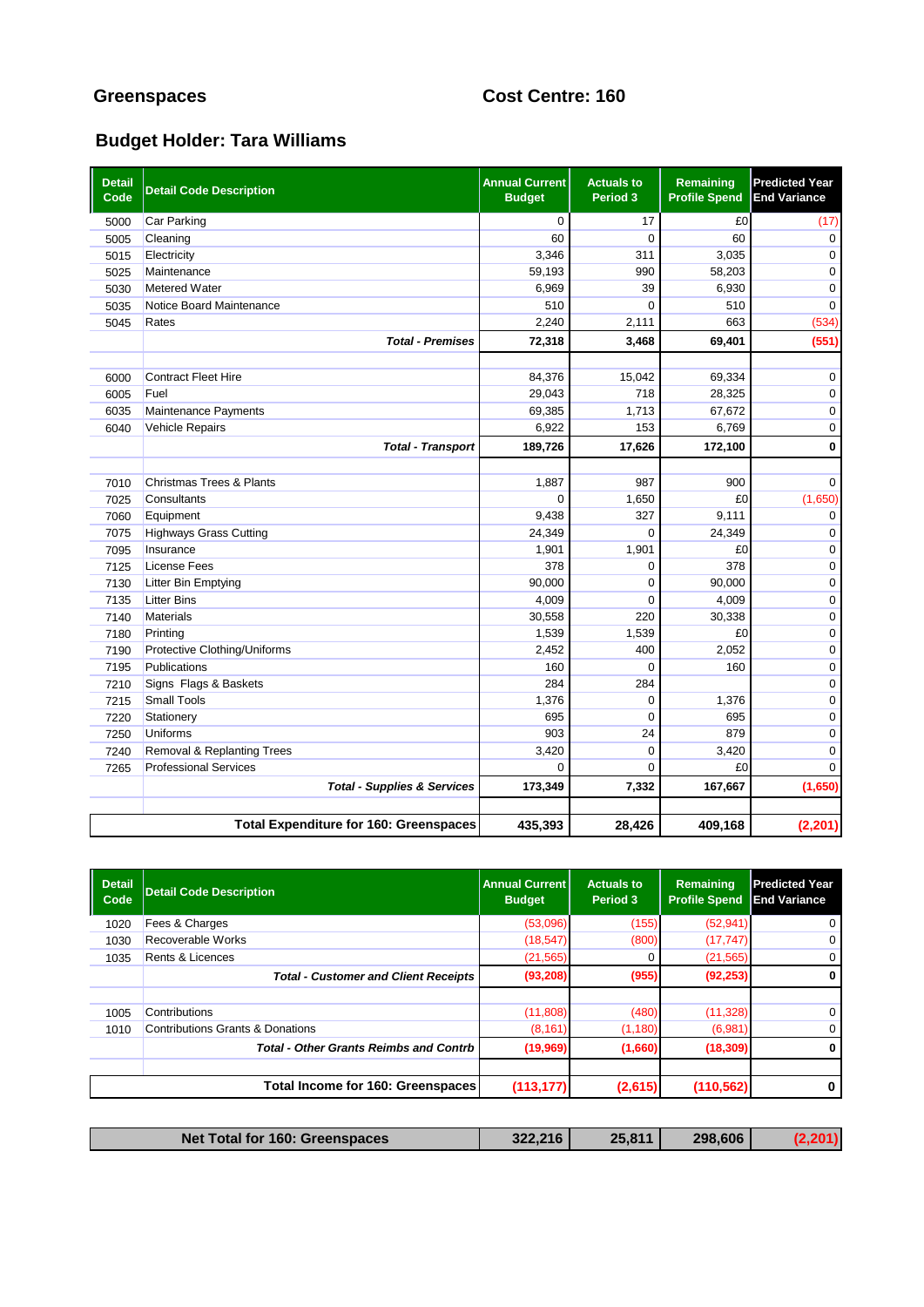# **Sports Facilities Cost Centre: 190**

| <b>Detail</b><br>Code | <b>Detail Code Description</b>                      | <b>Annual Current  </b><br><b>Budget</b> | <b>Actuals to</b><br>Period 3 | Remaining<br><b>Profile Spend</b> | <b>Predicted Year</b><br><b>End Variance</b> |
|-----------------------|-----------------------------------------------------|------------------------------------------|-------------------------------|-----------------------------------|----------------------------------------------|
| 5015                  | Electricity                                         | 137                                      | 0                             | 137                               | 0                                            |
| 5020                  | Gas                                                 | 158                                      |                               | 158                               | 0                                            |
| 5025                  | Response Maintenance                                | 549                                      | 0                             | 549                               | $\mathbf 0$                                  |
| 5030                  | Metered Water                                       | 7,770                                    |                               | 7,770                             | 0                                            |
| 5045                  | Rates                                               | 13,696                                   | 3,977                         | 6,629                             | 3,091                                        |
|                       | <b>Total - Premises</b>                             | 22,310                                   | 3,977                         | 15,243                            | 3,091                                        |
|                       |                                                     |                                          |                               |                                   |                                              |
| 7040                  | <b>Contract Payments</b>                            | 6000                                     | $\Omega$                      | 6,000                             | 0                                            |
| 7050                  | Development Initiatives                             | 1,030                                    | 0                             | 1,030                             | 0                                            |
| 7095                  | Insurance                                           | 13,712                                   | 13,712                        |                                   | 0                                            |
| 7140                  | <b>Materials</b>                                    | 1890                                     | 0                             | 1,890                             | 0                                            |
|                       | <b>Total - Supplies &amp; Services</b>              | 22,632                                   | 13,712                        | 8,920                             | $\mathbf{0}$                                 |
|                       |                                                     |                                          |                               |                                   |                                              |
|                       | <b>Total Expenditure for 190: Sports Facilities</b> | 44,942                                   | 17,689                        | 24,163                            | 3,091                                        |
|                       |                                                     |                                          |                               |                                   |                                              |

| <b>Detail</b><br>Code | <b>Detail Code Description</b>              | <b>Annual Current I</b><br><b>Budget</b> | <b>Actuals to</b><br>Period 3 | <b>Remaining Profile</b><br>Spend | <b>Predicted Year</b><br><b>End Variance</b> |
|-----------------------|---------------------------------------------|------------------------------------------|-------------------------------|-----------------------------------|----------------------------------------------|
| 1020                  | Fees & Charges                              | (3,505)                                  |                               | (3,505)                           | 0                                            |
| 1035                  | Rents & Licences                            | (6, 543)                                 |                               | (6, 543)                          | 0                                            |
|                       | <b>Total - Customer and Client Receipts</b> | (10,048)                                 | 0                             | (10,048)                          |                                              |
|                       |                                             |                                          |                               |                                   |                                              |
|                       | Total Income for 190: Sports Facilities     | (10, 048)                                |                               | (10, 048)                         | 0                                            |

| <b>Net Total for 190: Sports Facilities</b><br>34,894<br>14.115<br>7,689 |  |  |       |
|--------------------------------------------------------------------------|--|--|-------|
|                                                                          |  |  | 5,091 |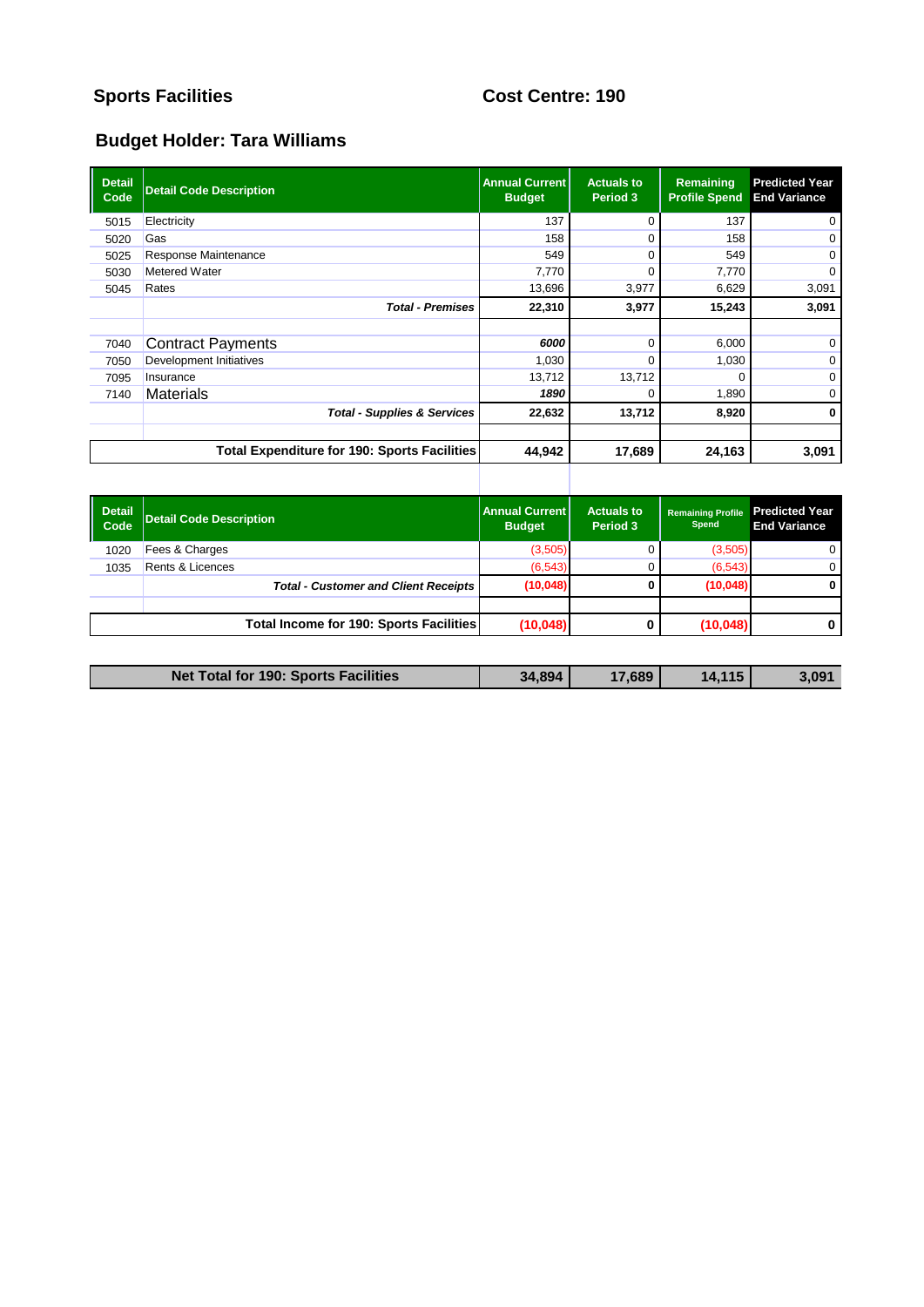#### **Beach & Events**

# Advertising Drums<br> **Cost Centre: 200**

| <b>Detail</b><br>Code | <b>Detail Code Description</b>               | Annual Current<br><b>Budget</b> | <b>Actuals to</b><br>Period 3 | Remaining<br><b>Profile Spend</b> | <b>Predicted Year</b><br><b>End Variance</b> |
|-----------------------|----------------------------------------------|---------------------------------|-------------------------------|-----------------------------------|----------------------------------------------|
| 5045                  | Rates                                        | 9.721                           |                               | 10.483                            | (762)                                        |
| 5065                  | Response Maintenance                         | 3.045                           | 3.498                         |                                   | (453)                                        |
|                       | <b>Total - Premises</b>                      | 12.766                          | 3.498                         | 10.483                            | (1, 215)                                     |
|                       |                                              |                                 |                               |                                   |                                              |
|                       | Total Expenditure for 200: Advertising Drums | 12.766                          | 3,498                         | 10.483                            | (1,215)                                      |

| Detail<br>  Code | <b>Detail Code Description</b>                | Annual Current<br><b>Budget</b> | <b>Actuals to</b><br>Period 3 | Remaining<br><b>Profile Spend End Variance</b> | <b>Predicted Year</b> |
|------------------|-----------------------------------------------|---------------------------------|-------------------------------|------------------------------------------------|-----------------------|
| 1000             | Advertising Income                            | (30,000)                        | (342)                         | (23,500)                                       | (6, 158)              |
|                  | <b>Total - Customer and Client Receipts  </b> | (30,000)                        | (342)                         | (23,500)                                       | (6, 158)              |
|                  |                                               |                                 |                               |                                                |                       |
|                  | Total Income for 200: Advertising Drums       | (30,000)                        | (342)                         | (23,500)                                       | (6, 158)              |
|                  |                                               |                                 |                               |                                                |                       |

| Net Total for 200: Advertising Drums | .156 |  |
|--------------------------------------|------|--|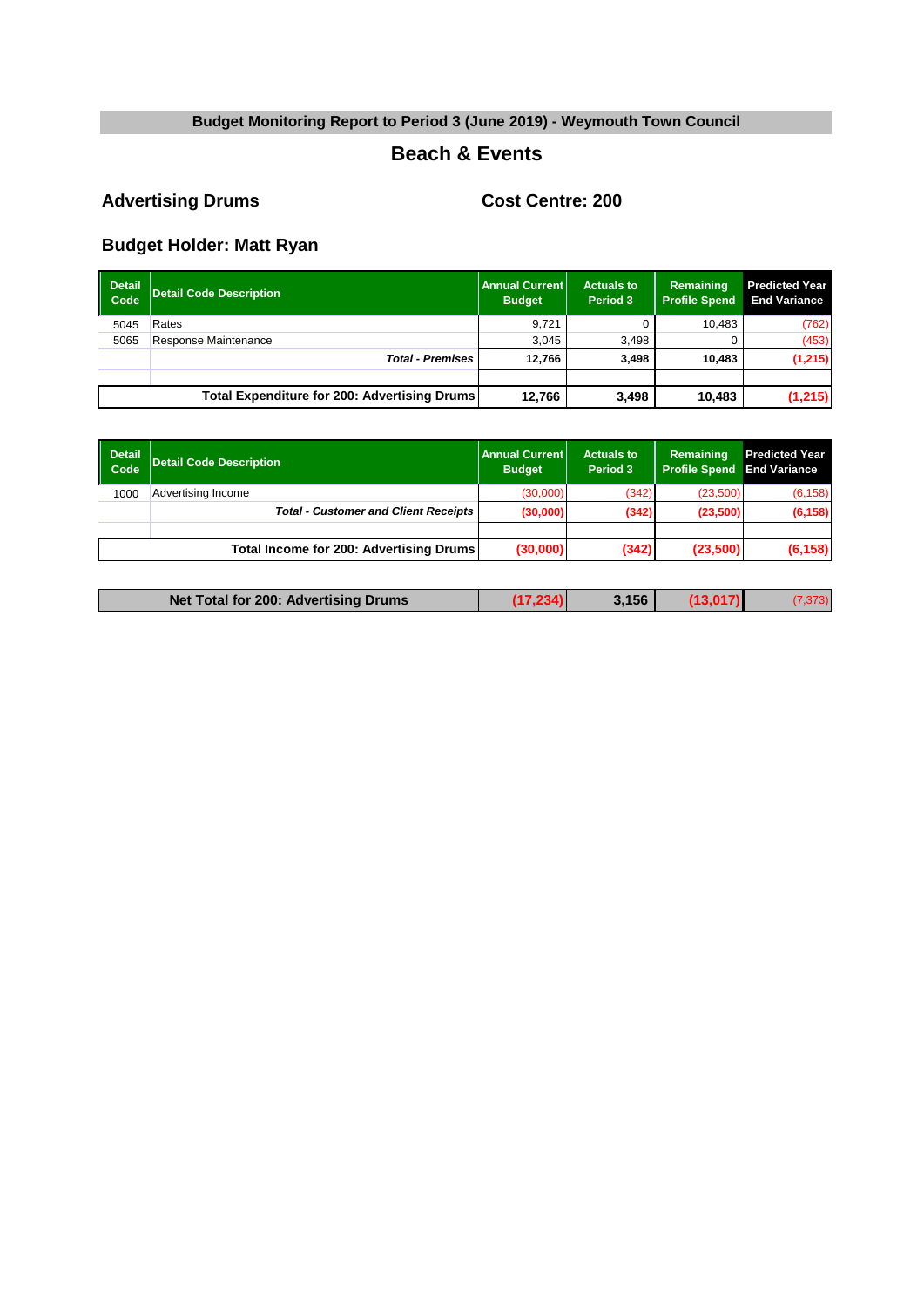# **Beach & Esplanade Cost Centre: 210**

| <b>Detail</b><br>Code | <b>Detail Code Description</b>               | <b>Annual Current</b><br><b>Budget</b> | <b>Actuals to</b><br>Period 3 | Remaining<br><b>Profile Spend</b> | <b>Predicted Year</b><br><b>End Variance</b> |
|-----------------------|----------------------------------------------|----------------------------------------|-------------------------------|-----------------------------------|----------------------------------------------|
| 4020                  | <b>Agency Staff</b>                          | 26,233                                 | 10,591                        | 15,642                            | 0                                            |
|                       | <b>Total - Employees</b>                     | 26,233                                 | 10,591                        | 15,642                            | 0                                            |
|                       |                                              |                                        |                               |                                   |                                              |
| 5005                  | Cleaning                                     | 1.701                                  | 157                           | 1.544                             | $\mathbf 0$                                  |
| 5015                  | Electricity                                  | 6,771                                  | 488                           | 6,283                             | $\mathbf 0$                                  |
| 5025                  | Maintenance                                  | 7,552                                  | 4,718                         | 2,834                             | $\mathbf 0$                                  |
| 5045                  | Rates                                        | 2,561                                  | $\Omega$                      | 2,561                             | $\mathbf 0$                                  |
| 5055                  | Rents                                        | 2,679                                  | $\Omega$                      | 2,679                             | $\mathbf 0$                                  |
| 5060                  | Repairs                                      | 34,236                                 | 2,568                         | 31,668                            | $\mathbf 0$                                  |
| 5085                  | Water                                        | 3,930                                  | 25                            | 3,905                             | $\mathbf 0$                                  |
|                       | <b>Total - Premises</b>                      | 59,430                                 | 7,956                         | 51,474                            | $\mathbf 0$                                  |
|                       |                                              |                                        |                               |                                   |                                              |
| 6005                  | Fuel                                         | £0                                     | $\mathbf 0$                   | $\mathbf 0$                       | $\mathbf 0$                                  |
| 6030                  | Transport                                    | 349                                    | 349                           | $\mathbf 0$                       | $\mathbf 0$                                  |
|                       | <b>Total - Transport</b>                     | 349                                    | 349                           | $\mathbf{0}$                      | $\mathbf 0$                                  |
|                       |                                              |                                        |                               |                                   |                                              |
| 7035                  | <b>Other Contracted Services</b>             | 275,958                                | 69,485                        | 159,265                           | 47,208                                       |
| 7060                  | Equipment                                    | 177                                    | 177                           | $\Omega$                          | $\mathbf 0$                                  |
| 7080                  | Hospitality                                  | 1,030                                  | $\Omega$                      | 1,030                             | $\mathbf 0$                                  |
| 7090                  | Illuminations - Inc Town Centre              | 24,151                                 | 432                           | 23,719                            | $\mathbf 0$                                  |
| 7095                  | Insurance                                    | 5,024                                  | 5,024                         | $\Omega$                          | 0                                            |
| 7100                  | <b>IT Consumables</b>                        | 103                                    | $\Omega$                      | 103                               | $\mathbf 0$                                  |
| 7125                  | Licence fees                                 | 75                                     | 75                            | $\Omega$                          | $\mathbf 0$                                  |
| 7130                  | Litter Bin Emptying                          | 33                                     | 33                            | $\Omega$                          | $\mathbf 0$                                  |
| 7180                  | Printing                                     | 109                                    | 109                           | $\Omega$                          | $\Omega$                                     |
| 7205                  | <b>RNLI Beach Rescue</b>                     | 22,666                                 | 25,629                        | $\Omega$                          | (2,963)                                      |
| 7210                  | Signs Flags & Baskets                        | 6.182                                  | 2,153                         | 4,029                             | $\Omega$                                     |
| 7225                  | Subscriptions                                | £0                                     | 100                           | $\Omega$                          | (100)                                        |
| 7235                  | Town Centre Lighting                         | 22,000                                 | $\Omega$                      | 22,000                            | $\Omega$                                     |
| 7260                  | <b>Water Safety</b>                          | 1,545                                  | $\Omega$                      | 500                               | 1,045                                        |
|                       | <b>Total - Supplies &amp; Services</b>       | 359,053                                | 103,217                       | 210,646                           | 45,190                                       |
|                       |                                              |                                        |                               |                                   |                                              |
|                       | Total Expenditure for 210: Beach & Esplanade | 445,065                                | 122,113                       | 277,762                           | 45,190                                       |

| Detail<br>Code | <b>Detail Code Description</b>              | <b>Annual Current</b><br><b>Budget</b> | <b>Actuals to</b><br>Period 3 | Remaining<br><b>Profile Spend</b> | <b>Predicted Year</b><br><b>End Variance</b> |
|----------------|---------------------------------------------|----------------------------------------|-------------------------------|-----------------------------------|----------------------------------------------|
| 1020           | Fees & Charges                              | £0                                     | (525)                         | £O                                | 525                                          |
| 1025           | Other Income                                | £0                                     | (900)                         | £0                                | 900                                          |
| 1035           | Rents & Licences                            | (238, 508)                             | (165, 901)                    | (72,607)                          | (0)                                          |
|                | <b>Total - Customer and Client Receipts</b> | (238, 508)                             | (167, 326)                    | (72, 607)                         | 1.425                                        |
|                | Total Income for 210: Beach & Esplanade     | (238, 508)                             | (167, 326)                    | (72, 607)                         | 1,425                                        |

| Net Total for 210: Beach & Esplanade | 206,557 | (45, 213) | 205,155 | 46.615 |
|--------------------------------------|---------|-----------|---------|--------|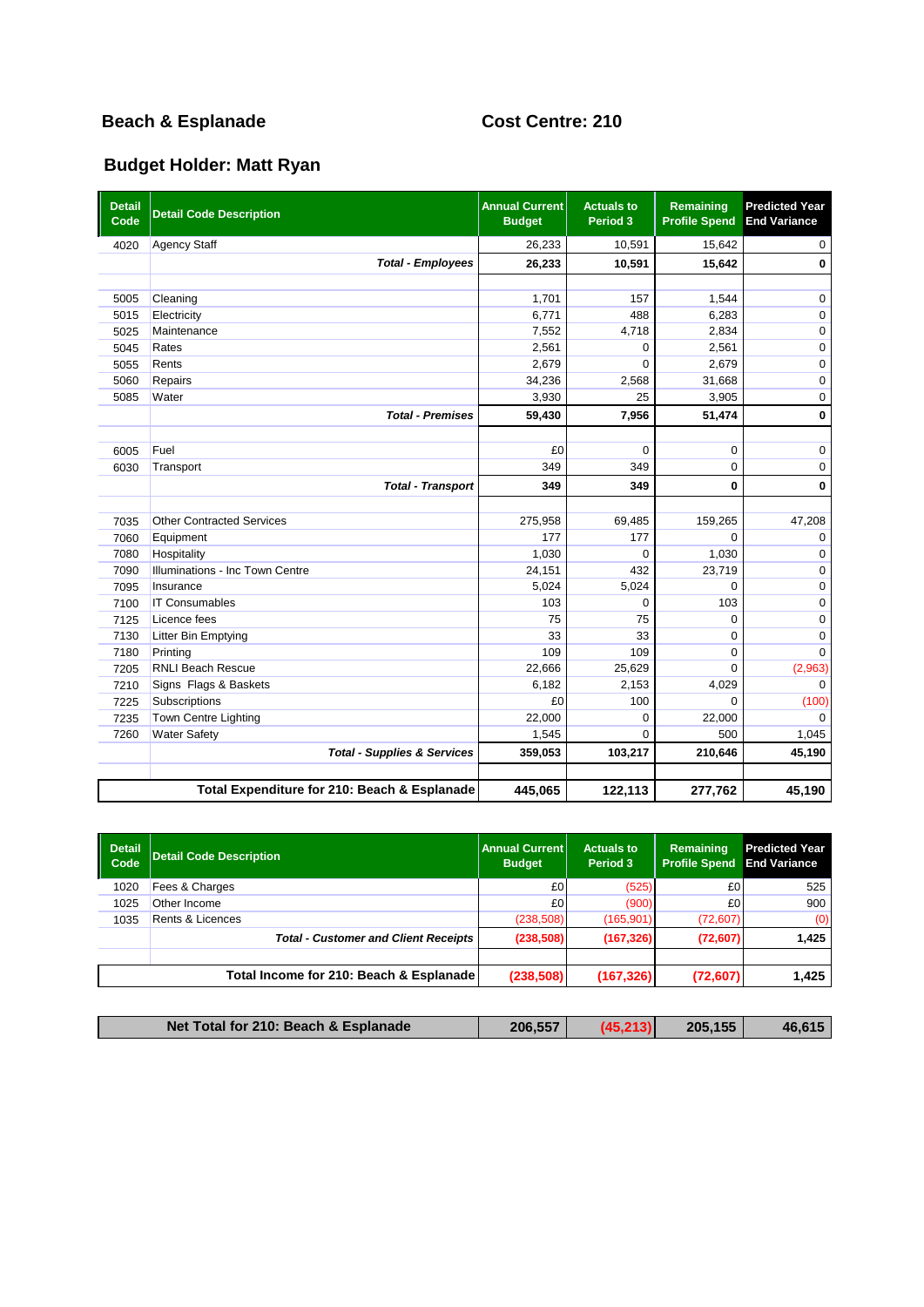# **Beach & Esplanade - Staffing Budget Cost Centre: 220**

# **Budget Holder: Matt Ryan**

| <b>Detail</b><br>Code | <b>Detail Code Description</b>               | <b>Annual Current</b><br><b>Budget</b> | <b>Actuals to</b><br>Period 3 | Remaining<br><b>Profile Spend</b> | <b>Predicted Year</b><br><b>End Variance</b> |
|-----------------------|----------------------------------------------|----------------------------------------|-------------------------------|-----------------------------------|----------------------------------------------|
| 4000                  | Salaries - Basic Pay                         | 116,559                                | 30,089                        | 87,300                            | (830)                                        |
| 4010                  | NI Salaried Staff                            | 11,680                                 | 2,798                         | 8,775                             | 107                                          |
| 4015                  | <b>Superann Salaried Staff</b>               | 27,328                                 | 6,359                         | 19,260                            | 1,709                                        |
| 4030                  | <b>First Aid Allowance</b>                   | 530                                    | 66                            | 198                               | 266                                          |
| 4040                  | Training                                     | 340                                    | $\Omega$                      | 340                               | $\Omega$                                     |
| 4050                  | Wages                                        | 7,130                                  | 0                             | 7,130                             | 0                                            |
|                       | <b>Total - Employees</b>                     | 163,567                                | 39,313                        | 123,003                           | 1,251                                        |
| 6015                  | Mileage                                      | £0                                     | 78                            | 225                               | (303)                                        |
|                       | <b>Total - Transport</b>                     | 0                                      | 78                            | 225                               | (303)                                        |
|                       | Total Expenditure for 220: Beach & Esplanade | 163,567                                | 39,391                        | 123,228                           | 948                                          |

| Net Total for 220: Beach & Esplanade | 163,567 | 39,391 | 123,228 | 948 |
|--------------------------------------|---------|--------|---------|-----|
|                                      |         |        |         |     |

# **Beach Bungalows & Chalets Cost Centre: 230**

| <b>Detail</b><br>Code | <b>Detail Code Description</b>                | <b>Annual Current</b><br><b>Budget</b> | <b>Actuals to</b><br>Period 3 | Remaining<br><b>Profile Spend</b> | <b>Predicted Year</b><br><b>End Variance</b> |
|-----------------------|-----------------------------------------------|----------------------------------------|-------------------------------|-----------------------------------|----------------------------------------------|
| 5015                  | Electricity                                   | 1,896                                  | 0                             | 0                                 | 1,896                                        |
| 5030                  | Metered Water                                 | 1.056                                  | 0                             | 0                                 | 1,056                                        |
| 5040                  | <b>Planned Maintenance</b>                    | 11,333                                 | 0                             | 0                                 | 11,333                                       |
| 5045                  | Rates                                         | 26,014                                 | 0                             | 0                                 | 26,014                                       |
| 5065                  | Response Maintenance                          | 2,747                                  | 0                             | $\Omega$                          | 2,747                                        |
| 5080                  | Vandalism                                     | 5,152                                  | 0                             | 0                                 | 5,152                                        |
|                       | <b>Total - Employees</b>                      | 48,198                                 | 0                             | 0                                 | 48,198                                       |
| 7095                  | Insurance                                     | 1,522                                  | 1,522                         | 0                                 | 0                                            |
|                       | <b>Total - Supplies &amp; Services</b>        | 1,522                                  | 1,522                         | 0                                 | 0                                            |
|                       | Total Expenditure for 230: Festivals & Events | 49,720                                 | 1,522                         | 0                                 | 48,198                                       |

| Detail<br>  Code | <b>Detail Code Description</b>              | <b>Annual Current</b><br><b>Budget</b> | <b>Actuals to</b><br>Period 3 | <b>Remaining Profile</b><br><b>Spend</b> | <b>Predicted Year</b><br><b>End Variance</b> |
|------------------|---------------------------------------------|----------------------------------------|-------------------------------|------------------------------------------|----------------------------------------------|
| 1035             | <b>Rents &amp; Licences</b>                 | (51, 720)                              | (2,519)                       |                                          | (49,201)                                     |
|                  | <b>Total - Customer and Client Receipts</b> | (51, 720)                              | (2, 519)                      |                                          | (49,201)                                     |
|                  |                                             |                                        |                               |                                          |                                              |
|                  | Total Income for 230: Festivals & Events    | (51, 720)                              | (2,519)                       | 0                                        | (49,201)                                     |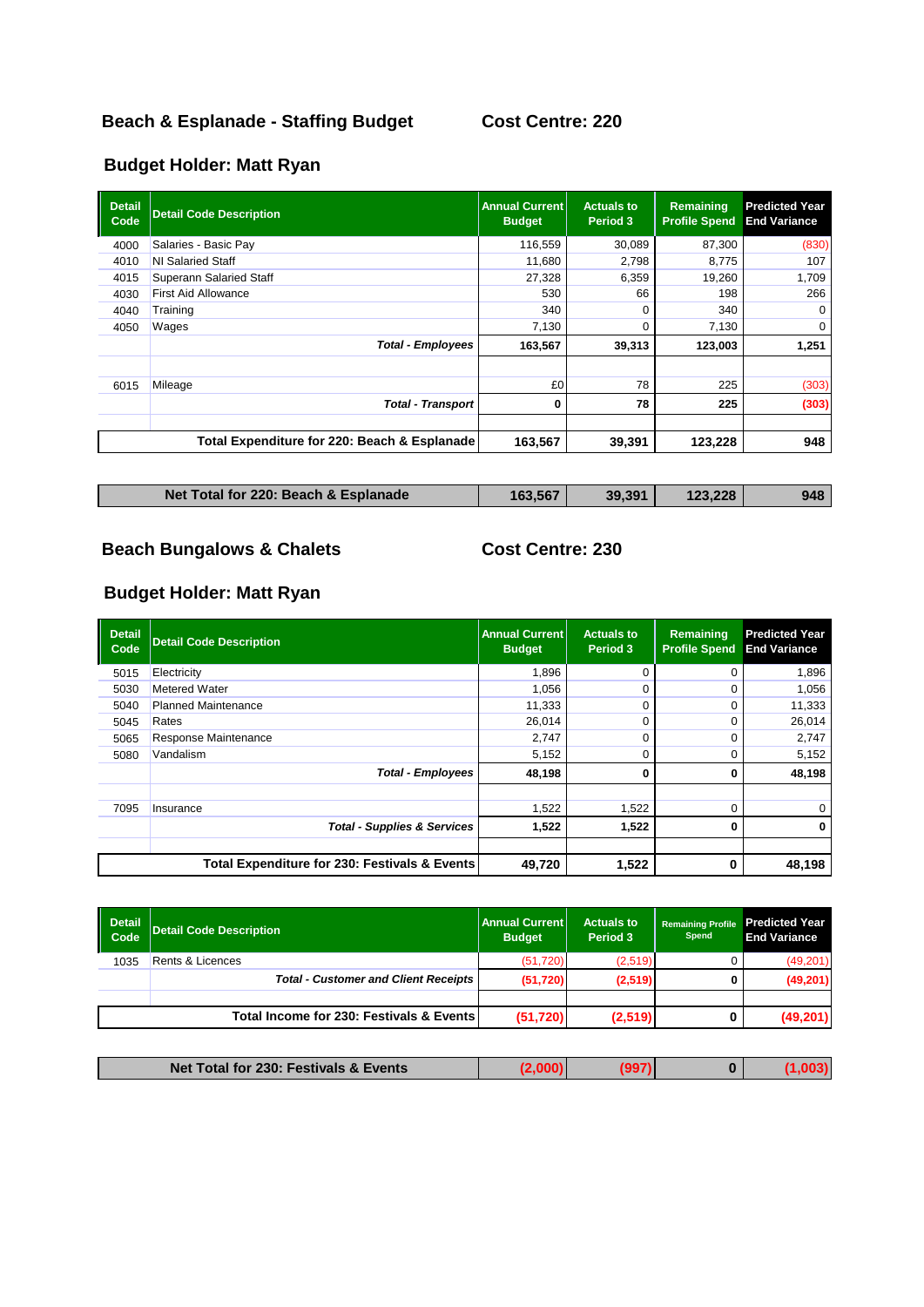# **Deck Chair Operation Cost Centre: 240**

| <b>Detail</b><br>Code | <b>Detail Code Description</b>                         | <b>Annual Current</b><br><b>Budget</b> | <b>Actuals to</b><br>Period 3 | Remaining<br><b>Profile Spend</b> | <b>Predicted Year</b><br><b>End Variance</b> |
|-----------------------|--------------------------------------------------------|----------------------------------------|-------------------------------|-----------------------------------|----------------------------------------------|
| 4020                  | <b>Agency Staff</b>                                    | 48,000                                 | 7,863                         | 35,137                            | 5,000                                        |
|                       | <b>Total - Employees</b>                               | 48,000                                 | 7,863                         | 35,137                            | 5,000                                        |
|                       |                                                        |                                        |                               |                                   |                                              |
| 5015                  | Electricity                                            | 243                                    | 0                             | 243                               | $\mathbf 0$                                  |
| 5025                  | Response Maintenance                                   | 66,976                                 | $\Omega$                      | 66,976                            | $\mathbf 0$                                  |
| 5045                  | Rates                                                  | 5,172                                  | 0                             | 5,172                             | $\mathbf 0$                                  |
| 5090                  | <b>Water Rates</b>                                     | 70                                     | 0                             | 70                                | $\mathbf 0$                                  |
|                       | <b>Total - Premises</b>                                | 72,461                                 | 0                             | 72,461                            | 0                                            |
|                       |                                                        |                                        |                               |                                   |                                              |
| 6025                  | Road Fund Licences                                     | 186                                    | $\Omega$                      | 186                               | 0                                            |
| 6030                  | Transport                                              | 392                                    | 112                           | 280                               | $\mathbf 0$                                  |
|                       | <b>Total - Transport</b>                               | 578                                    | 112                           | 466                               | 0                                            |
|                       |                                                        |                                        |                               |                                   |                                              |
| 7060                  | Equipment                                              | 5,076                                  | 22                            | 5,054                             | $\mathbf 0$                                  |
| 7095                  | Insurance                                              | 1,592                                  | 1,592                         | 0                                 | $\mathbf 0$                                  |
| 7190                  | Protective Clothing/Uniforms                           | 831                                    | 831                           | $\Omega$                          | $\mathbf 0$                                  |
|                       | <b>Total - Supplies &amp; Services</b>                 | 7,499                                  | 2,445                         | 5,054                             | 0                                            |
|                       | <b>Total Expenditure for 240: Deck Chair Operation</b> | 128,538                                | 10,420                        | 113,118                           | 5,000                                        |

| <b>Detail</b><br>Code | <b>Detail Code Description</b>              | Annual Current<br><b>Budget</b> | <b>Actuals to</b><br>Period 3 | Remaining<br><b>Profile Spend</b> | <b>Predicted Year</b><br><b>End Variance</b> |
|-----------------------|---------------------------------------------|---------------------------------|-------------------------------|-----------------------------------|----------------------------------------------|
| 1020                  | Fees & Charges                              | (85,000)                        | (8,653)                       | (66, 347)                         | (10,000)                                     |
| 1045                  | Over & Under Bankings                       | £0                              | (76)                          |                                   | 76                                           |
|                       | <b>Total - Customer and Client Receipts</b> | (85,000)                        | (8,729)                       | (66, 347)                         | (9,924)                                      |
|                       | Total Income for 240: Deck Chair Operation  | (85,000)                        | (8,729)                       | (66, 347)                         | (9,924)                                      |

| Net Total for 240: Deck Chair Operation | 43.538 | 1,691 | 46,771 |  |
|-----------------------------------------|--------|-------|--------|--|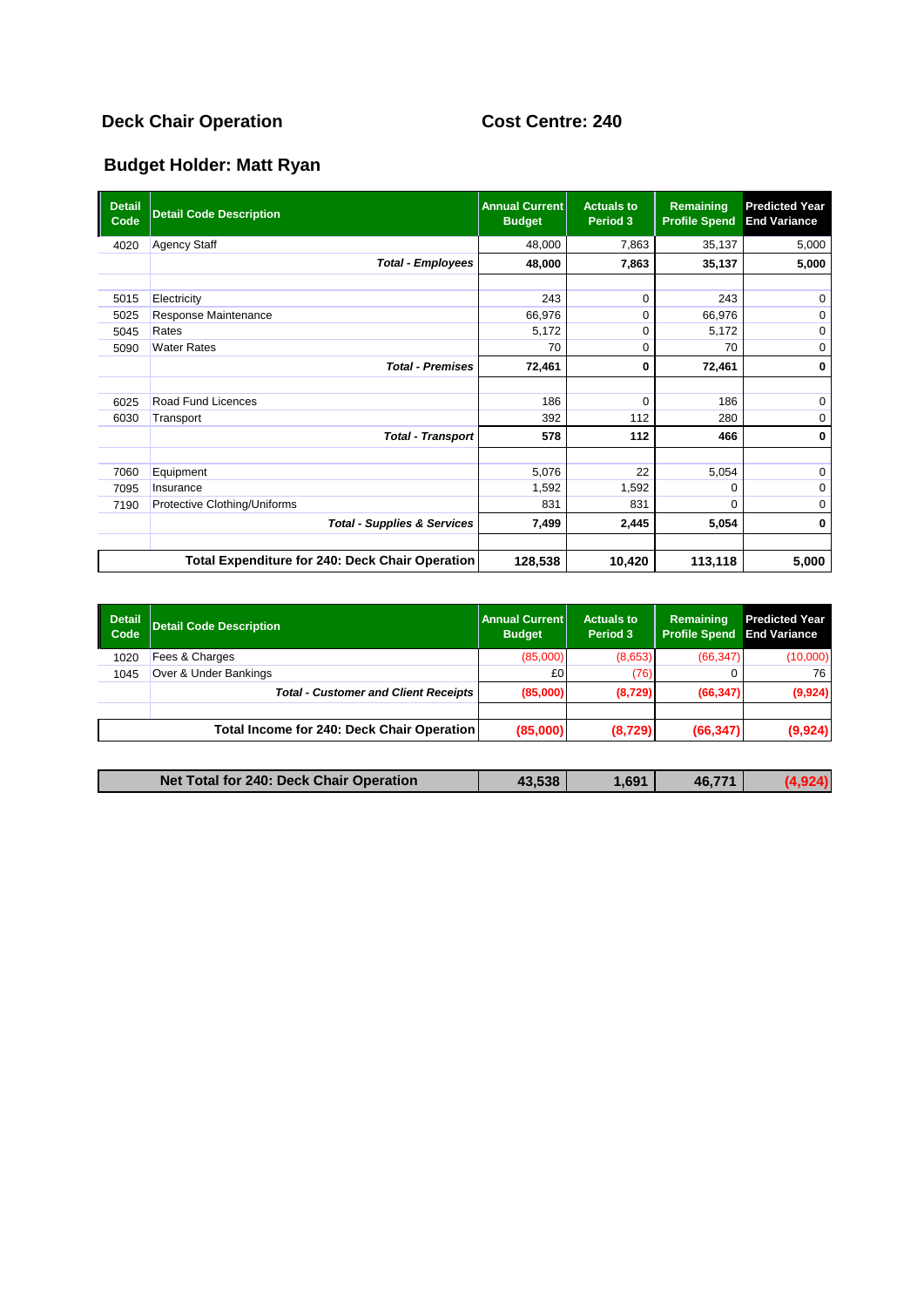# **Festivals & Events Cost Centre: 250**

| <b>Detail</b><br>Code | <b>Detail Code Description</b>                | <b>Annual Current</b><br><b>Budget</b> | <b>Actuals to</b><br>Period 3 | Remaining<br><b>Profile Spend</b> | <b>Predicted Year</b><br><b>End Variance</b> |
|-----------------------|-----------------------------------------------|----------------------------------------|-------------------------------|-----------------------------------|----------------------------------------------|
| 4020                  | <b>Agency Staff</b>                           | 14,000                                 | 2,700                         | 11,300                            | 0                                            |
|                       | <b>Total - Employees</b>                      | 14,000                                 | 2,700                         | 11,300                            | 0                                            |
|                       |                                               |                                        |                               |                                   |                                              |
| 5000                  | Rent of Land                                  | 50,000                                 | 5                             | 49,995                            | $\mathbf 0$                                  |
|                       | <b>Total - Premises</b>                       | 50,000                                 | 5                             | 49,995                            | 0                                            |
|                       |                                               |                                        |                               |                                   |                                              |
| 6000                  | <b>Contract Fleet Hire</b>                    | 339                                    | 339                           | $\mathbf 0$                       | $\mathbf 0$                                  |
| 6005                  | Fuel                                          | $\Omega$                               | 0                             | $\Omega$                          | $\mathbf 0$                                  |
| 6015                  | Mileage                                       | 201                                    | 0                             | 201                               | $\mathbf 0$                                  |
|                       | <b>Total - Transport</b>                      | 540                                    | 339                           | 201                               | $\bf{0}$                                     |
|                       |                                               |                                        |                               |                                   |                                              |
| 7065                  | Events & Festivals                            | 73,280                                 | 12,179                        | 61,101                            | $\mathbf 0$                                  |
| 7095                  | Insurance                                     | 1,436                                  | 1,436                         | $\Omega$                          | 0                                            |
| 7100                  | <b>IT Consumables</b>                         | 113                                    | O                             | 113                               | $\mathbf 0$                                  |
| 7185                  | Postage                                       | 16                                     | 16                            | $\Omega$                          | $\mathbf 0$                                  |
| 7225                  | Subscriptions                                 | 25                                     | 25                            | $\Omega$                          | $\mathbf 0$                                  |
|                       | <b>Total - Supplies &amp; Services</b>        | 74,870                                 | 13,656                        | 61,214                            | 0                                            |
|                       | Total Expenditure for 250: Festivals & Events | 139,410                                | 16,700                        | 122,710                           | $\bf{0}$                                     |

| <b>Detail</b><br>Code | <b>Detail Code Description</b>                | <b>Annual Current</b><br><b>Budget</b> | <b>Actuals to</b><br>Period 3 | Remaining<br><b>Profile Spend</b> | <b>Predicted Year</b><br><b>End Variance</b> |
|-----------------------|-----------------------------------------------|----------------------------------------|-------------------------------|-----------------------------------|----------------------------------------------|
| 1020                  | Fees & Charges                                | (9,820)                                | (10, 252)                     |                                   | 432                                          |
|                       | <b>Total - Customer and Client Receipts</b>   | (9,820)                                | (10, 252)                     |                                   | 432                                          |
|                       |                                               |                                        |                               |                                   |                                              |
| 1005                  | <b>Contributions Grants &amp; Donations</b>   | (75,000)                               | (100)                         | (74,900)                          | $\mathbf 0$                                  |
|                       | <b>Total - Other Grants Reimbs and Contrb</b> | (75,000)                               | (100)                         | (74,900)                          | $\bf{0}$                                     |
|                       |                                               |                                        |                               |                                   |                                              |
|                       | Total Income for 250: Festivals & Events      | (84, 820)                              | (10, 352)                     | (74,900)                          | 432                                          |

| Net Total for 250: Festivals & Events | 4.590<br>ъл. | 6,348 | 810 | 12 <sup>c</sup><br>w |
|---------------------------------------|--------------|-------|-----|----------------------|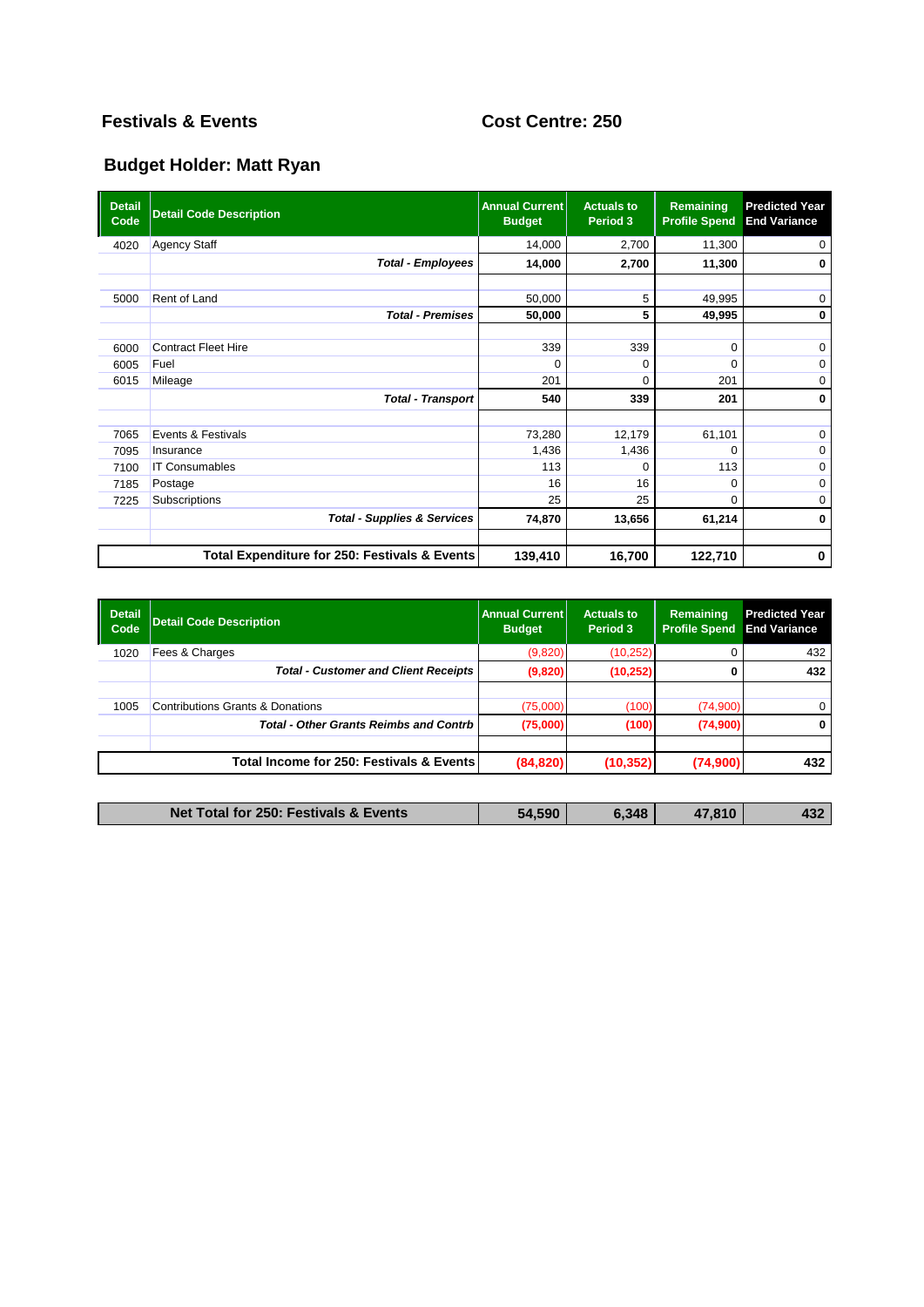# **Town Centre Cost Centre: 260**

| <b>Detail</b><br>Code | <b>Detail Code Description</b>         | <b>Annual Current</b><br><b>Budget</b> | <b>Actuals to</b><br>Period 3 | Remaining<br><b>Profile Spend</b> | <b>Predicted Year</b><br><b>End Variance</b> |
|-----------------------|----------------------------------------|----------------------------------------|-------------------------------|-----------------------------------|----------------------------------------------|
| 4025                  | <b>Enforcement Team</b>                | 50,000                                 | $\Omega$                      | 25,000                            | 25,000                                       |
| 4035                  | <b>Staff Training</b>                  | 0                                      | 598                           | O                                 | (598)                                        |
|                       | <b>Total - Employees</b>               | 50,000                                 | 598                           | 25,000                            | 24,402                                       |
|                       |                                        |                                        |                               |                                   |                                              |
| 5015                  | Electricity                            | 219                                    | 219                           | $\Omega$                          | $\mathbf 0$                                  |
| 5025                  | Maintenance                            | 52,336                                 | $\Omega$                      | 52,336                            | $\mathbf 0$                                  |
|                       | <b>Total - Premises</b>                | 52,555                                 | 219                           | 52,336                            | 0                                            |
|                       |                                        |                                        |                               |                                   |                                              |
| 7045                  | Contractors                            | 2,000                                  | $\Omega$                      | 2,000                             | $\mathbf 0$                                  |
| 7120                  | Lengthsmen Budget                      | 10,000                                 | $\Omega$                      | 10,000                            | $\Omega$                                     |
| 7225                  | Subscriptions                          | 1,695                                  | 1,695                         | 0                                 | $\mathbf 0$                                  |
| 7265                  | <b>Professional Services</b>           | 750                                    | 750                           | $\Omega$                          | $\mathbf 0$                                  |
|                       | <b>Total - Supplies &amp; Services</b> | 14,445                                 | 2,445                         | 12,000                            | 0                                            |
|                       |                                        |                                        |                               |                                   |                                              |
|                       | Total Expenditure for 260: Town Centre | 117,000                                | 3,262                         | 89,336                            | 24,402                                       |
|                       |                                        |                                        |                               |                                   |                                              |

| Net Total for 260: Town Centre | 117,000 | 3.262 | 89,336 | 24.402 |
|--------------------------------|---------|-------|--------|--------|
|--------------------------------|---------|-------|--------|--------|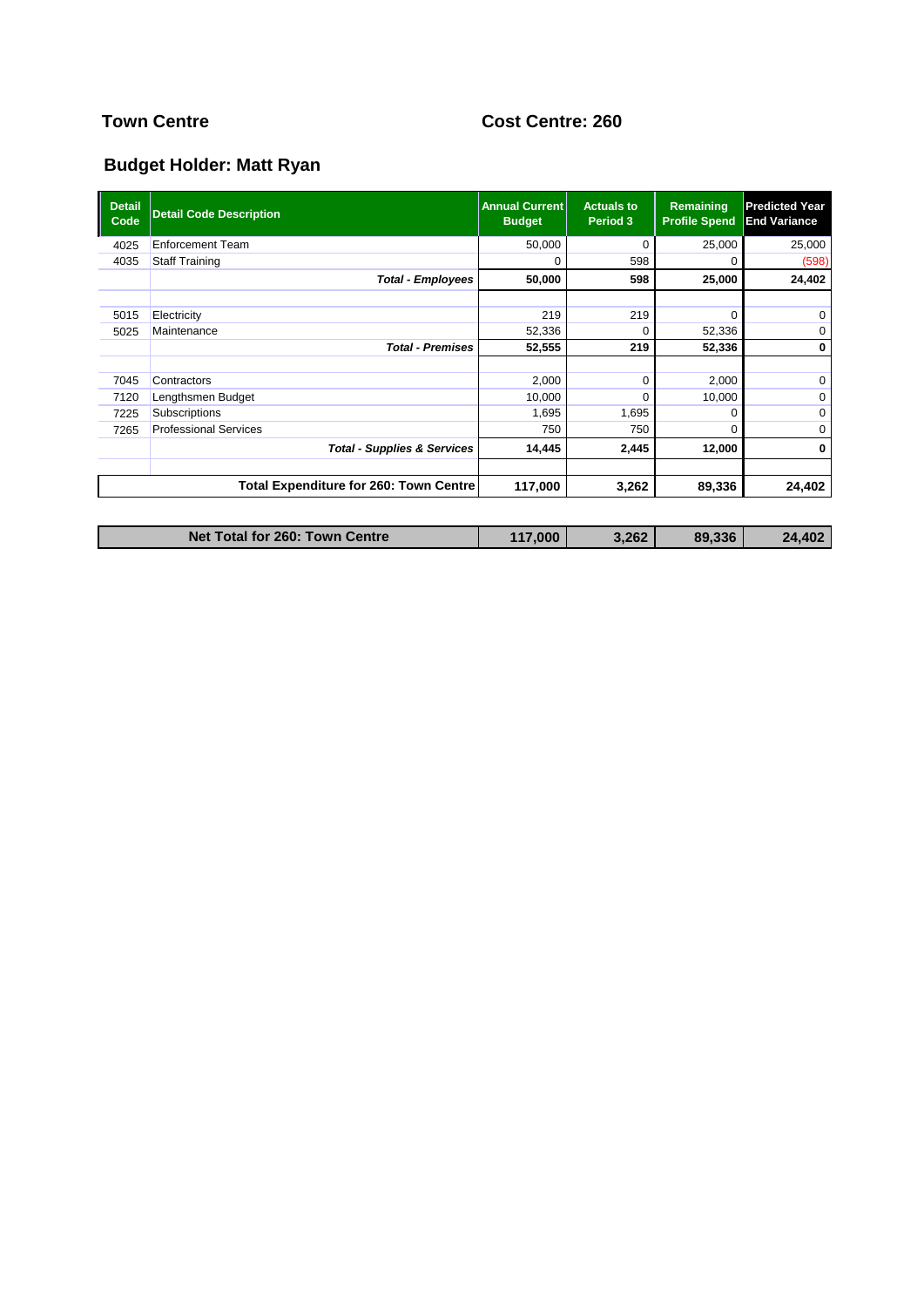# **Public Conveniences**

#### **Public Conveniences**

| <b>Detail</b><br>Code | <b>Detail Code Description</b>                 | <b>Annual Current</b><br><b>Budget</b> | <b>Actuals to</b><br>Period 3 | <b>Remaining</b><br><b>Profile Spend</b> | <b>Predicted Year</b><br><b>End Variance</b> |
|-----------------------|------------------------------------------------|----------------------------------------|-------------------------------|------------------------------------------|----------------------------------------------|
| 5005                  | Cleaning                                       | 164,860                                | 18.186                        | 168,000                                  | (21, 326)                                    |
| 5015                  | Electricity                                    | 14,529                                 | 1,939                         | 12,590                                   |                                              |
| 5025                  | Maintenance                                    | 130,786                                | 2,855                         | 127,931                                  | $\Omega$                                     |
| 5045                  | Rates                                          | 30,930                                 | 10,114                        | 20,816                                   | 0                                            |
| 5065                  | Response Maintenance                           | 7,686                                  | 7,966                         |                                          | (280)                                        |
| 5070                  | Security                                       | 275                                    | 275                           |                                          | $\Omega$                                     |
| 5085                  | Metered Water                                  | 47,571                                 | 3,073                         | 44,498                                   | 0                                            |
|                       | <b>Total - Premises</b>                        | 396,913                                | 44,408                        | 373,835                                  | (21, 330)                                    |
|                       |                                                |                                        |                               |                                          |                                              |
| 7095                  | Insurance                                      | 1,343                                  | 1,480                         | 0                                        | (137)                                        |
| 7140                  | Materials                                      | 6,934                                  | 176                           | 6,758                                    | $\Omega$                                     |
|                       | <b>Total - Supplies &amp; Services</b>         | 8,277                                  | 1,656                         | 6,758                                    | (137)                                        |
|                       | Total Expenditure for 300: Public Conveniences | 405,190                                | 46,064                        | 380,593                                  | (21, 467)                                    |

| <b>Annual Current</b><br><b>Budget</b>                                                   | <b>Actuals to</b><br>Period 3 | Remaining<br><b>Profile Spend</b> | <b>Predicted Year</b><br><b>End Variance</b> |
|------------------------------------------------------------------------------------------|-------------------------------|-----------------------------------|----------------------------------------------|
| (10.148)                                                                                 | (1.474)                       | (5.000)                           | (3,674)                                      |
| (10, 148)                                                                                | (1, 474)                      | (5,000)                           | (3,674)                                      |
|                                                                                          |                               |                                   |                                              |
| (10, 148)                                                                                | (1.474)                       | (5.000)                           | (3,674)                                      |
| <b>Total - Customer and Client Receipts</b><br>Total Income for 300: Public Conveniences |                               |                                   |                                              |

|  | <b>Net Total for 300: Public Conveniences</b><br>(25, 141)<br>395,042<br>44.590<br>375,593 |
|--|--------------------------------------------------------------------------------------------|
|--|--------------------------------------------------------------------------------------------|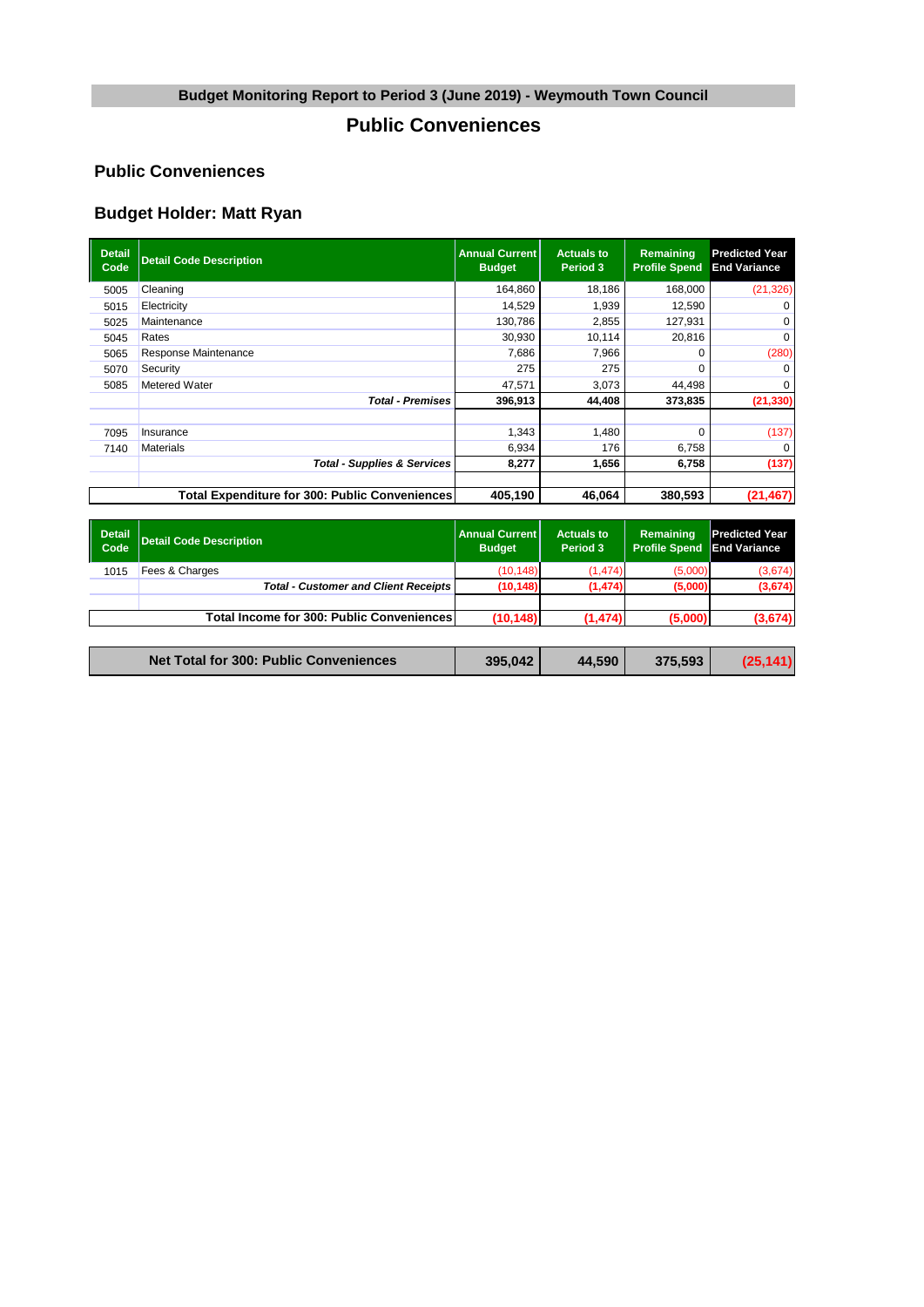### **Allotments Public Conveniences - Cove Street Cost Centre: 301**

### **Budget Holder: Matt Ryan**

| <b>Detail</b><br>Code | <b>Detail Code Description</b>         | <b>Annual Current</b><br><b>Budget</b> | <b>Actuals to</b><br>Period 3 | Remaining<br><b>Profile Spend</b> | <b>Predicted Year</b><br><b>End Variance</b> |
|-----------------------|----------------------------------------|----------------------------------------|-------------------------------|-----------------------------------|----------------------------------------------|
| 5005                  | Cleaning                               | $\Omega$                               | 1,819                         | 15,273                            | (17,091)                                     |
| 5015                  | Electricity                            | $\Omega$                               | 108                           |                                   | (108)                                        |
| 5025                  | Maintenance                            | $\Omega$                               | 316                           | 0                                 | (316)                                        |
| 5045                  | Rates                                  | $\Omega$                               | 1,448                         | 0                                 | (1, 448)                                     |
| 5065                  | Response Maintenance                   | $\Omega$                               | 253                           | O                                 | (253)                                        |
| 5070                  | Security                               | $\Omega$                               | 28                            |                                   | (28)                                         |
| 5085                  | Metered Water                          | $\Omega$                               | 0                             | 0                                 |                                              |
|                       | <b>Total - Premises</b>                | 0                                      | 3,971                         | 15,273                            | (19, 244)                                    |
|                       |                                        |                                        |                               |                                   |                                              |
| 7095                  | Insurance                              | $\Omega$                               | 134                           | O                                 | (134)                                        |
| 7140                  | <b>Materials</b>                       | 0                                      | 18                            | O                                 | (18)                                         |
|                       | <b>Total - Supplies &amp; Services</b> | 0                                      | 152                           | 0                                 | (152)                                        |
|                       |                                        |                                        |                               |                                   |                                              |
|                       | <b>Total Expenditure for 301</b>       | 0                                      | 4,123                         | 15,273                            | (19, 396)                                    |

| Detail<br>Code | Detail Code Description                     | <b>Annual Current</b><br><b>Budget</b> | <b>Actuals to</b><br>Period 3 | Remaining<br><b>Profile Spend End Variance</b> | <b>Predicted Year</b> |
|----------------|---------------------------------------------|----------------------------------------|-------------------------------|------------------------------------------------|-----------------------|
| 1015           | Fees & Charges                              |                                        |                               |                                                |                       |
|                | <b>Total - Customer and Client Receipts</b> |                                        |                               |                                                |                       |
|                |                                             |                                        |                               |                                                |                       |
|                | Total Income for 301                        |                                        |                               |                                                |                       |
|                |                                             |                                        |                               |                                                |                       |

| <b>Net Total for 301</b><br>122<br>15,273<br>4.ICJ |  |
|----------------------------------------------------|--|
|----------------------------------------------------|--|

# **Allotments Public Conveniences - Esplanade (Kings Statue) Cost Centre: 302**

| <b>Detail</b><br>Code | <b>Detail Code Description</b>         | <b>Annual Current</b><br><b>Budget</b> | <b>Actuals to</b><br>Period 3 | Remaining<br><b>Profile Spend</b> | <b>Predicted Year</b><br><b>End Variance</b> |
|-----------------------|----------------------------------------|----------------------------------------|-------------------------------|-----------------------------------|----------------------------------------------|
| 5005                  | Cleaning                               | 0                                      | 1,819                         | 15,273                            | (17,091)                                     |
| 5015                  | Electricity                            | $\Omega$                               | 297                           |                                   | (297)                                        |
| 5025                  | Maintenance                            | 0                                      | 211                           |                                   | (211)                                        |
| 5045                  | Rates                                  | 0                                      | 1,768                         | 7,340                             | (9,108)                                      |
| 5065                  | Response Maintenance                   | 0                                      | 2,463                         |                                   | (2,463)                                      |
| 5070                  | Security                               | $\Omega$                               | 28                            |                                   | (28)                                         |
| 5085                  | Metered Water                          | $\Omega$                               | 353                           | O                                 | (353)                                        |
|                       | <b>Total - Premises</b>                | 0                                      | 6,938                         | 22,613                            | (29, 551)                                    |
|                       |                                        |                                        |                               |                                   |                                              |
| 7095                  | Insurance                              | 0                                      | 134                           | 0                                 | (134)                                        |
| 7140                  | Materials                              | 0                                      | 18                            | 0                                 | (18)                                         |
|                       | <b>Total - Supplies &amp; Services</b> | 0                                      | 152                           | 0                                 | (152)                                        |
|                       |                                        |                                        |                               |                                   |                                              |
|                       | <b>Total Expenditure for 302</b>       | 0                                      | 7,090                         | 22,613                            | (29, 703)                                    |

| <b>Detail</b><br>Code | <b>Detail Code Description</b>              | <b>Annual Current</b><br><b>Budget</b> | <b>Actuals to</b><br>Period 3 | Remaining<br><b>Profile Spend</b> | <b>Predicted Year</b><br><b>End Variance</b> |
|-----------------------|---------------------------------------------|----------------------------------------|-------------------------------|-----------------------------------|----------------------------------------------|
| 1015                  | Fees & Charges                              |                                        |                               |                                   | 0                                            |
|                       | <b>Total - Customer and Client Receipts</b> |                                        |                               |                                   | 0                                            |
|                       |                                             |                                        |                               |                                   |                                              |
|                       | Total Income for 302                        |                                        |                               |                                   |                                              |
|                       |                                             |                                        |                               |                                   |                                              |
|                       | <b>Net Total for 302</b>                    | u                                      | 7,090                         | 22,613                            | (29, 703)                                    |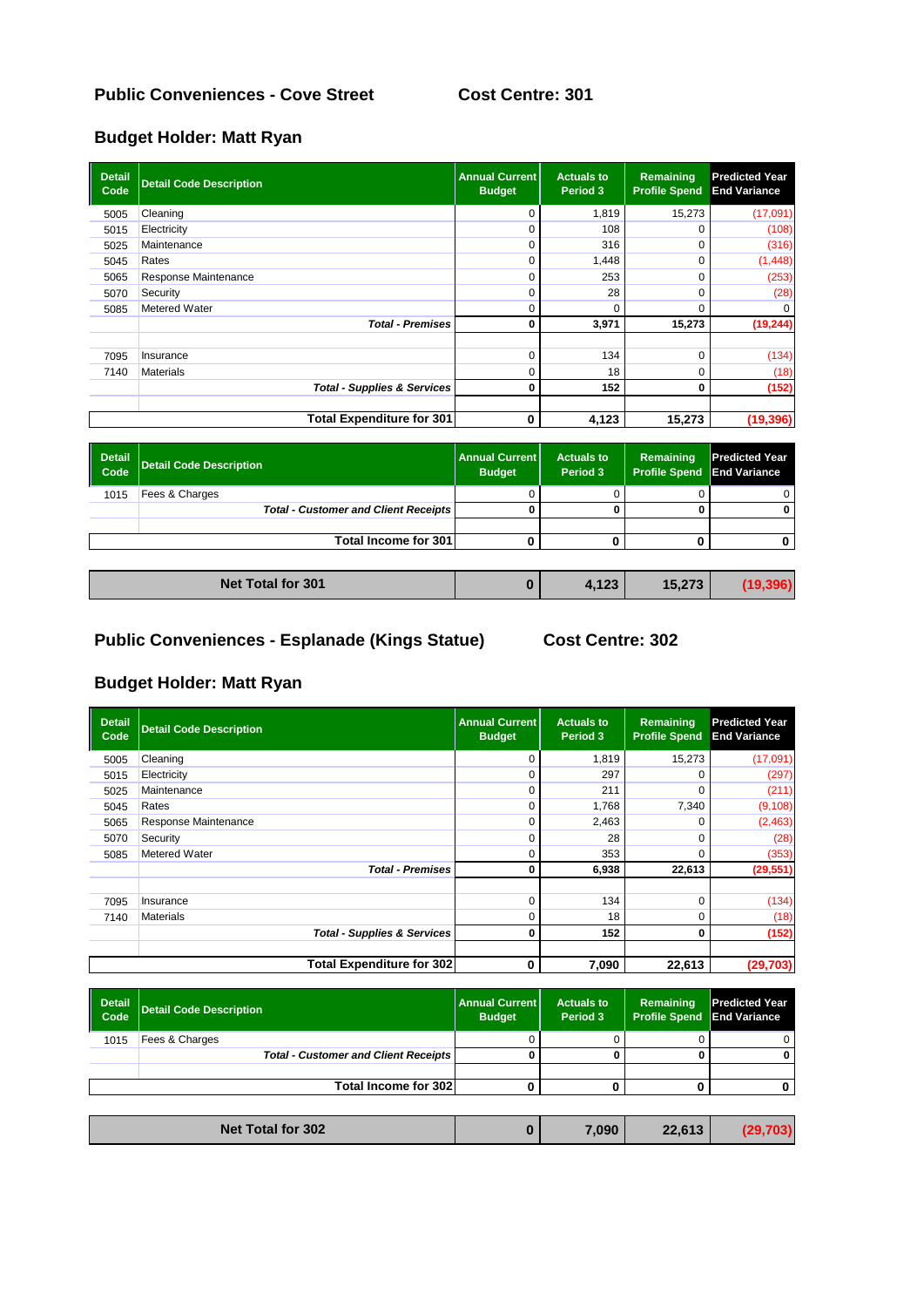### **Allotments Public Conveniences - Greenhill Gardens Cost Centre: 303**

### **Budget Holder: Matt Ryan**

| <b>Detail</b><br>Code | <b>Detail Code Description</b>         | <b>Annual Current</b><br><b>Budget</b> | <b>Actuals to</b><br>Period 3 | Remaining<br><b>Profile Spend</b> | <b>Predicted Year</b><br><b>End Variance</b> |
|-----------------------|----------------------------------------|----------------------------------------|-------------------------------|-----------------------------------|----------------------------------------------|
| 5005                  | Cleaning                               | 0                                      | 1,819                         | 15,273                            | (17,091)                                     |
| 5015                  | Electricity                            |                                        | 123                           | 0                                 | (123)                                        |
| 5025                  | Maintenance                            |                                        | 0                             | $\Omega$                          |                                              |
| 5045                  | Rates                                  |                                        | $\Omega$                      | 1,092                             | (1,092)                                      |
| 5065                  | Response Maintenance                   |                                        | 962                           |                                   | (962)                                        |
| 5070                  | Security                               |                                        | 28                            | $\Omega$                          | (28)                                         |
| 5085                  | Metered Water                          | 0                                      | 28                            | $\Omega$                          | (28)                                         |
|                       | <b>Total - Premises</b>                | 0                                      | 2,959                         | 16,365                            | (19, 324)                                    |
| 7095                  | Insurance                              |                                        | 134                           | O                                 | (134)                                        |
| 7140                  | <b>Materials</b>                       |                                        | 18                            | $\Omega$                          | (18)                                         |
|                       | <b>Total - Supplies &amp; Services</b> | 0                                      | 152                           | 0                                 | (152)                                        |
|                       | <b>Total Expenditure for 303</b>       | 0                                      | 3,111                         | 16,365                            | (19, 476)                                    |

| Detail<br>Code | Detail Code Description                     | <b>Annual Current</b><br><b>Budget</b> | <b>Actuals to</b><br>Period 3 | Remaining<br><b>Profile Spend</b> | <b>Predicted Year</b><br><b>End Variance</b> |
|----------------|---------------------------------------------|----------------------------------------|-------------------------------|-----------------------------------|----------------------------------------------|
| 1015           | Fees & Charges                              |                                        |                               |                                   |                                              |
|                | <b>Total - Customer and Client Receipts</b> |                                        |                               |                                   |                                              |
|                |                                             |                                        |                               |                                   |                                              |
|                | Total Income for 303                        |                                        |                               |                                   |                                              |
|                |                                             |                                        |                               |                                   |                                              |

|  | <b>Net Total for 303</b> |  | 1444 | 16,365 | (19, 476) |
|--|--------------------------|--|------|--------|-----------|
|--|--------------------------|--|------|--------|-----------|

### **Public Conveniences - Lodmoor Cost Centre: 304**

| <b>Detail</b><br>Code | <b>Detail Code Description</b>         | <b>Annual Current</b><br><b>Budget</b> | <b>Actuals to</b><br>Period 3 | Remaining<br><b>Profile Spend</b> | <b>Predicted Year</b><br><b>End Variance</b> |
|-----------------------|----------------------------------------|----------------------------------------|-------------------------------|-----------------------------------|----------------------------------------------|
| 5005                  | Cleaning                               | $\Omega$                               | 1,819                         | 15,273                            | (17,091)                                     |
| 5015                  | Electricity                            | 0                                      | 590                           |                                   | (590)                                        |
| 5025                  | Maintenance                            | 0                                      | 632                           | 0                                 | (632)                                        |
| 5045                  | Rates                                  | 0                                      | 2,504                         | 0                                 | (2,504)                                      |
| 5065                  | Response Maintenance                   | 0                                      | 272                           | 0                                 | (272)                                        |
| 5070                  | Security                               | 0                                      | 28                            | ი                                 | (28)                                         |
| 5085                  | Metered Water                          | 0                                      | 0                             | O                                 |                                              |
|                       | <b>Total - Premises</b>                | 0                                      | 5,844                         | 15,273                            | (21, 117)                                    |
|                       |                                        |                                        |                               |                                   |                                              |
| 7095                  | Insurance                              | 0                                      | 134                           | $\Omega$                          | (134)                                        |
| 7140                  | <b>Materials</b>                       | 0                                      | 18                            | 0                                 | (18)                                         |
|                       | <b>Total - Supplies &amp; Services</b> | 0                                      | 152                           | 0                                 | (152)                                        |
|                       |                                        |                                        |                               |                                   |                                              |
|                       | <b>Total Expenditure for 304</b>       | 0                                      | 5,996                         | 15,273                            | (21, 269)                                    |

| Detail<br>  Code | <b>Detail Code Description</b>              | <b>Annual Current</b><br><b>Budget</b> | <b>Actuals to</b><br>Period 3 | <b>Remaining</b><br><b>Profile Spend End Variance</b> | <b>Predicted Year</b> |
|------------------|---------------------------------------------|----------------------------------------|-------------------------------|-------------------------------------------------------|-----------------------|
| 1015             | Fees & Charges                              |                                        |                               |                                                       |                       |
|                  | <b>Total - Customer and Client Receipts</b> |                                        |                               |                                                       |                       |
|                  |                                             |                                        |                               |                                                       |                       |
|                  | Total Income for 304                        |                                        |                               |                                                       |                       |
|                  |                                             |                                        |                               |                                                       |                       |
|                  | <b>Net Total for 304</b>                    | u                                      | 5,996                         | 15,273                                                | (21, 269)             |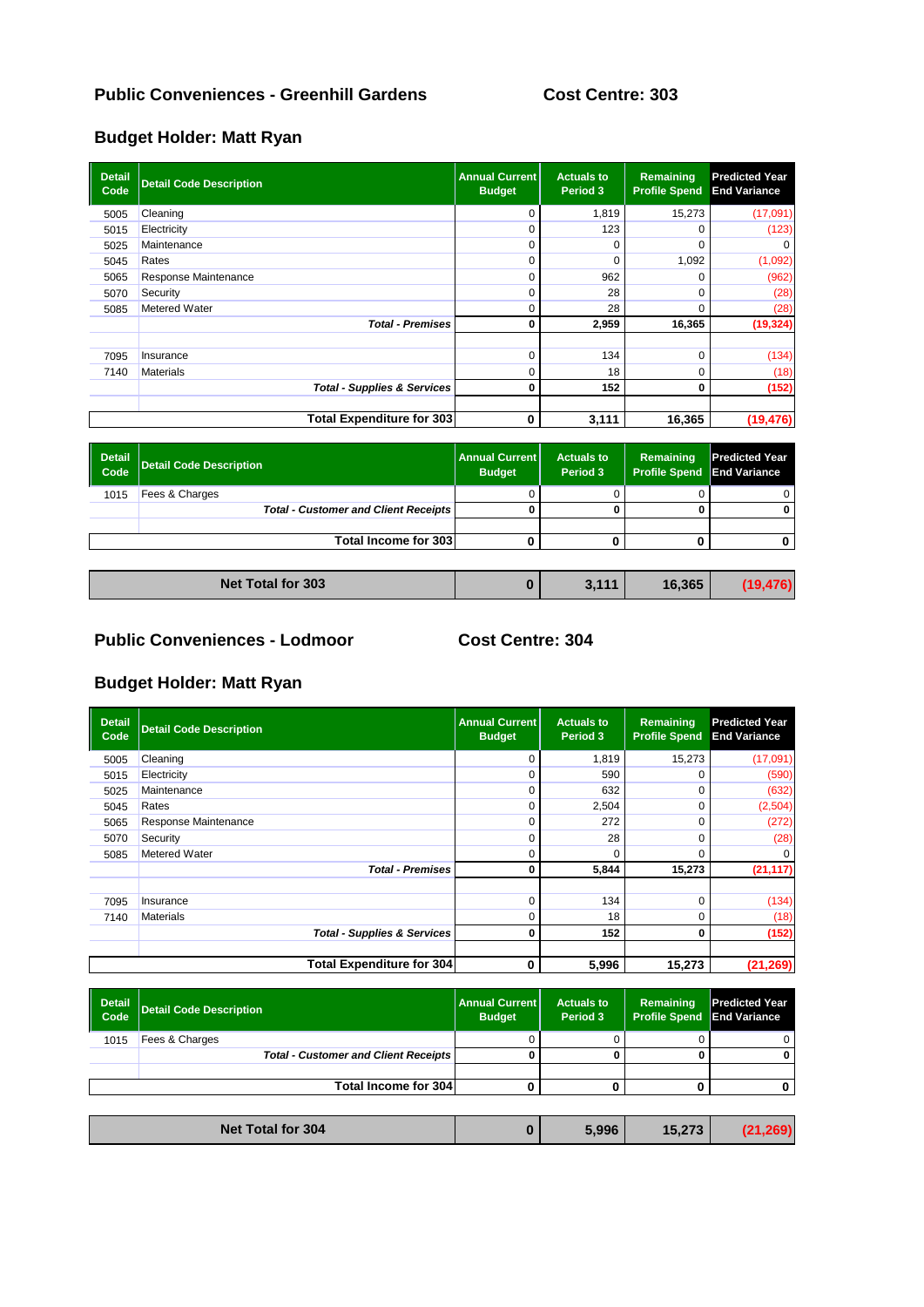### **Allotments Public Conveniences - Maiden Street Cost Centre: 305**

### **Budget Holder: Matt Ryan**

| <b>Detail</b><br>Code | <b>Detail Code Description</b>         | <b>Annual Current</b><br><b>Budget</b> | <b>Actuals to</b><br>Period 3 | Remaining<br><b>Profile Spend</b> | <b>Predicted Year</b><br><b>End Variance</b> |
|-----------------------|----------------------------------------|----------------------------------------|-------------------------------|-----------------------------------|----------------------------------------------|
| 5005                  | Cleaning                               | 0                                      | 1,819                         | 15,273                            | (17,091)                                     |
| 5015                  | Electricity                            | $\Omega$                               | 176                           |                                   | (176)                                        |
| 5025                  | Maintenance                            | $\Omega$                               |                               | 0                                 |                                              |
| 5045                  | Rates                                  | 0                                      | 1,301                         | $\Omega$                          | (1, 301)                                     |
| 5065                  | Response Maintenance                   | 0                                      | 1,328                         | 0                                 | (1, 328)                                     |
| 5070                  | Security                               | $\Omega$                               | 28                            | O                                 | (28)                                         |
| 5085                  | <b>Metered Water</b>                   | 0                                      | 209                           | 0                                 | (209)                                        |
|                       | <b>Total - Premises</b>                | 0                                      | 4,860                         | 15,273                            | (20, 133)                                    |
|                       |                                        |                                        |                               |                                   |                                              |
| 7095                  | Insurance                              | 0                                      | 134                           | O                                 | (134)                                        |
| 7140                  | <b>Materials</b>                       | 0                                      | 18                            | 0                                 | (18)                                         |
|                       | <b>Total - Supplies &amp; Services</b> | 0                                      | 152                           | 0                                 | (152)                                        |
|                       | <b>Total Expenditure for 305</b>       | 0                                      | 5,012                         | 15,273                            | (20, 285)                                    |

| Detail<br>Code | Detail Code Description                     | <b>Annual Current</b><br><b>Budget</b> | <b>Actuals to</b><br>Period 3 | Remaining<br><b>Profile Spend End Variance</b> | <b>Predicted Year</b> |
|----------------|---------------------------------------------|----------------------------------------|-------------------------------|------------------------------------------------|-----------------------|
| 1015           | Fees & Charges                              |                                        |                               |                                                |                       |
|                | <b>Total - Customer and Client Receipts</b> |                                        |                               |                                                |                       |
|                |                                             |                                        |                               |                                                |                       |
|                | Total Income for 305                        |                                        |                               |                                                |                       |
|                |                                             |                                        |                               |                                                |                       |

| Net Total for 305 | .012<br>. . | 15.272 |  |
|-------------------|-------------|--------|--|
|                   |             |        |  |

#### **Allotments Public Conveniences - Northe Gardens Cost Centre: 306**

| <b>Detail</b><br>Code | <b>Detail Code Description</b>         | <b>Annual Current</b><br><b>Budget</b> | <b>Actuals to</b><br>Period 3 | Remaining<br><b>Profile Spend</b> | <b>Predicted Year</b><br><b>End Variance</b> |
|-----------------------|----------------------------------------|----------------------------------------|-------------------------------|-----------------------------------|----------------------------------------------|
| 5005                  | Cleaning                               |                                        | 1,819                         | 15,273                            | (17,091)                                     |
| 5015                  | Electricity                            |                                        | 141                           |                                   | (141)                                        |
| 5025                  | Maintenance                            |                                        | 79                            |                                   | (79)                                         |
| 5045                  | Rates                                  |                                        | 3,093                         | $\Omega$                          | (3,093)                                      |
| 5065                  | Response Maintenance                   |                                        | 461                           | $\Omega$                          | (461)                                        |
| 5070                  | Security                               |                                        | 28                            | O                                 | (28)                                         |
| 5085                  | <b>Metered Water</b>                   |                                        | 1,772                         |                                   | (1,772)                                      |
|                       | <b>Total - Premises</b>                |                                        | 7,392                         | 15,273                            | (22, 665)                                    |
| 7095                  | Insurance                              |                                        | 134                           | $\Omega$                          | (134)                                        |
| 7140                  | <b>Materials</b>                       |                                        | 18                            |                                   |                                              |
|                       |                                        |                                        |                               |                                   | (18)                                         |
|                       | <b>Total - Supplies &amp; Services</b> |                                        | 152                           | 0                                 | (152)                                        |
|                       | <b>Total Expenditure for 306</b>       | 0                                      | 7,544                         | 15,273                            | (22, 817)                                    |

| <b>Detail</b><br>Code | <b>Detail Code Description</b>              | <b>Annual Current</b><br><b>Budget</b> | <b>Actuals to</b><br>Period 3 | Remaining<br><b>Profile Spend End Variance</b> | <b>Predicted Year</b> |
|-----------------------|---------------------------------------------|----------------------------------------|-------------------------------|------------------------------------------------|-----------------------|
| 1015                  | Fees & Charges                              |                                        |                               |                                                |                       |
|                       | <b>Total - Customer and Client Receipts</b> |                                        |                               |                                                |                       |
|                       |                                             |                                        |                               |                                                |                       |
|                       | Total Income for 306                        |                                        |                               |                                                |                       |
|                       |                                             |                                        |                               |                                                |                       |
|                       | <b>Net Total for 306</b>                    |                                        | 7,544                         | 15.273                                         | (22.817)              |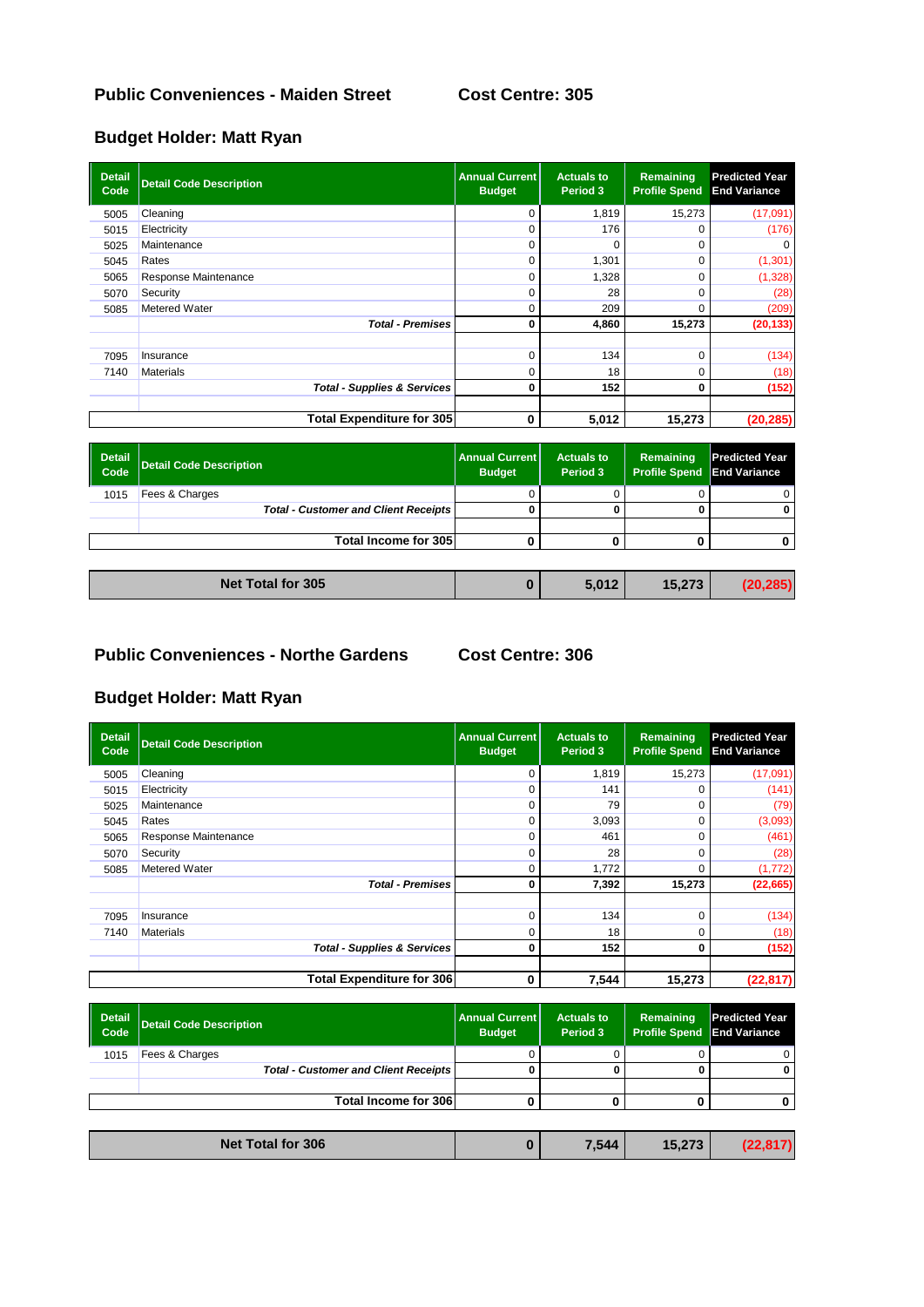#### **Allots Public Conveniences - Overcombe Cost Centre: 307**

### **Budget Holder: Matt Ryan**

| <b>Detail</b><br>Code | <b>Detail Code Description</b>         | <b>Annual Current</b><br><b>Budget</b> | <b>Actuals to</b><br>Period 3 | Remaining<br><b>Profile Spend</b> | <b>Predicted Year</b><br><b>End Variance</b> |
|-----------------------|----------------------------------------|----------------------------------------|-------------------------------|-----------------------------------|----------------------------------------------|
| 5005                  | Cleaning                               | 0                                      | 1,819                         | 15,273                            | (17,091)                                     |
| 5015                  | Electricity                            | $\Omega$                               | 108                           | 0                                 | (108)                                        |
| 5025                  | Maintenance                            | 0                                      | 0                             | 0                                 |                                              |
| 5045                  | Rates                                  | 0                                      | $\Omega$                      | O                                 |                                              |
| 5065                  | Response Maintenance                   | $\Omega$                               | 64                            | O                                 | (64)                                         |
| 5070                  | Security                               | 0                                      | 28                            | 0                                 | (28)                                         |
| 5085                  | Metered Water                          | 0                                      | 419                           | 0                                 | (419)                                        |
|                       | <b>Total - Premises</b>                | 0                                      | 2,437                         | 15,273                            | (17, 710)                                    |
| 7095                  | Insurance                              | $\Omega$                               | 134                           | O                                 | (134)                                        |
| 7140                  | <b>Materials</b>                       | 0                                      | 18                            | 0                                 | (18)                                         |
|                       | <b>Total - Supplies &amp; Services</b> | 0                                      | 152                           | 0                                 | (152)                                        |
|                       | <b>Total Expenditure for 307</b>       | 0                                      | 2,589                         | 15,273                            | (17, 862)                                    |

| Detail<br>Code | Detail Code Description                     | <b>Annual Current</b><br><b>Budget</b> | <b>Actuals to</b><br>Period 3 | Remaining<br><b>Profile Spend End Variance</b> | <b>Predicted Year</b> |
|----------------|---------------------------------------------|----------------------------------------|-------------------------------|------------------------------------------------|-----------------------|
| 1015           | Fees & Charges                              |                                        |                               |                                                |                       |
|                | <b>Total - Customer and Client Receipts</b> |                                        |                               |                                                |                       |
|                |                                             |                                        |                               |                                                |                       |
|                | Total Income for 307                        |                                        |                               |                                                |                       |
|                |                                             |                                        |                               |                                                |                       |

| Net Total for 307<br>2.589<br>15.273<br>.862 |
|----------------------------------------------|
|----------------------------------------------|

### **Allotments Public Conveniences - Pier Bandstand Cost Centre: 308**

| <b>Detail</b><br>Code            | <b>Detail Code Description</b>         | <b>Annual Current</b><br><b>Budget</b> | <b>Actuals to</b><br>Period 3 | Remaining<br><b>Profile Spend</b> | <b>Predicted Year</b><br><b>End Variance</b> |
|----------------------------------|----------------------------------------|----------------------------------------|-------------------------------|-----------------------------------|----------------------------------------------|
| 5005                             | Cleaning                               | 0                                      | 1.819                         | 15,273                            | (17,091)                                     |
| 5015                             | Electricity                            | 0                                      | 158                           |                                   | (158)                                        |
| 5025                             | Maintenance                            | $\Omega$                               | 316                           | $\Omega$                          | (316)                                        |
| 5045                             | Rates                                  | 0                                      | 0                             | 0                                 |                                              |
| 5065                             | Response Maintenance                   | 0                                      | 1,289                         | 0                                 | (1, 289)                                     |
| 5070                             | Security                               | $\Omega$                               | 28                            | $\Omega$                          | (28)                                         |
| 5085                             | Metered Water                          | 0                                      | $\Omega$                      | $\Omega$                          |                                              |
|                                  | <b>Total - Premises</b>                | 0                                      | 3,609                         | 15,273                            | (18, 882)                                    |
|                                  |                                        |                                        |                               |                                   |                                              |
| 7095                             | Insurance                              | 0                                      | 134                           | 0                                 | (134)                                        |
| 7140                             | <b>Materials</b>                       | 0                                      | 18                            | 0                                 | (18)                                         |
|                                  | <b>Total - Supplies &amp; Services</b> | 0                                      | 152                           | 0                                 | (152)                                        |
|                                  |                                        |                                        |                               |                                   |                                              |
| <b>Total Expenditure for 308</b> |                                        | 0                                      | 3,761                         | 15,273                            | (19, 034)                                    |

| Detail<br>  Code | <b>Detail Code Description</b>              | Annual Current  <br><b>Budget</b> | <b>Actuals to</b><br>Period 3 | Remaining<br><b>Profile Spend End Variance</b> | <b>Predicted Year</b> |  |  |
|------------------|---------------------------------------------|-----------------------------------|-------------------------------|------------------------------------------------|-----------------------|--|--|
| 1015             | Fees & Charges                              |                                   |                               |                                                |                       |  |  |
|                  | <b>Total - Customer and Client Receipts</b> |                                   |                               |                                                |                       |  |  |
|                  |                                             |                                   |                               |                                                |                       |  |  |
|                  | <b>Total Income for 308</b>                 |                                   |                               |                                                |                       |  |  |
|                  |                                             |                                   |                               |                                                |                       |  |  |
|                  | <b>Net Total for 308</b>                    | U                                 | 3,761                         | 15,273                                         | (19,034)              |  |  |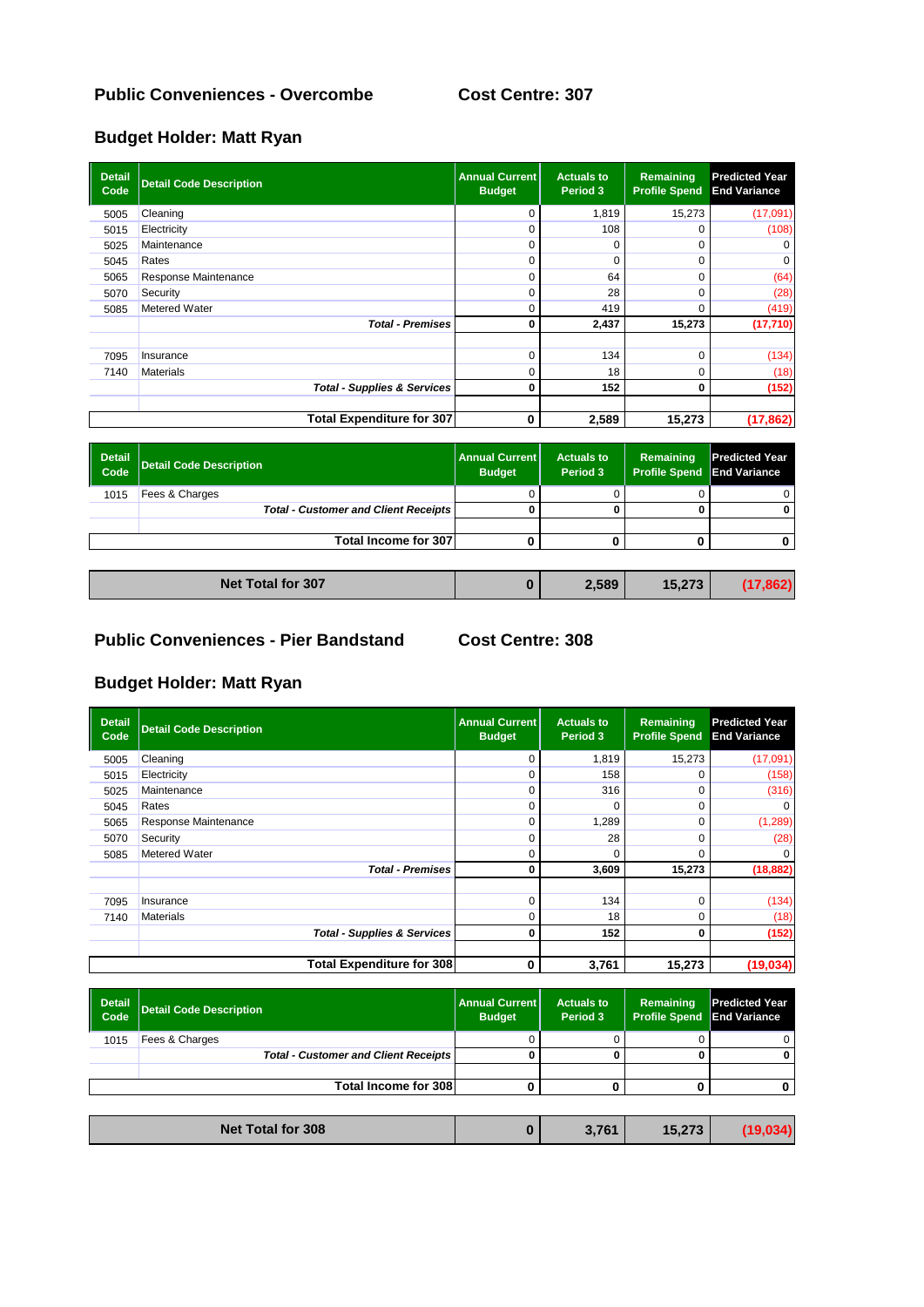### **Public Conveniences - Swannery Cost Centre: 309**

# **Budget Holder: Matt Ryan**

| <b>Detail</b><br>Code | <b>Detail Code Description</b>         | <b>Annual Current</b><br><b>Budget</b> | <b>Actuals to</b><br>Period 3 | Remaining<br><b>Profile Spend</b> | <b>Predicted Year</b><br><b>End Variance</b> |
|-----------------------|----------------------------------------|----------------------------------------|-------------------------------|-----------------------------------|----------------------------------------------|
| 5005                  | Cleaning                               | 0                                      | 1,819                         | 15,273                            | (17,091)                                     |
| 5015                  | Electricity                            | 0                                      | 238                           | 0                                 | (238)                                        |
| 5025                  | Maintenance                            | 0                                      | 1,297                         | 0                                 | (1, 297)                                     |
| 5045                  | Rates                                  | 0                                      |                               | 0                                 |                                              |
| 5065                  | Response Maintenance                   | 0                                      | 846                           | O                                 | (846)                                        |
| 5070                  | Security                               | 0                                      | 28                            | O                                 | (28)                                         |
| 5085                  | Metered Water                          | 0                                      | 292                           | 0                                 | (292)                                        |
|                       | <b>Total - Premises</b>                | 0                                      | 4,519                         | 15,273                            | (19, 792)                                    |
|                       |                                        |                                        |                               |                                   |                                              |
| 7095                  | Insurance                              | 0                                      | 134                           | 0                                 | (134)                                        |
| 7140                  | <b>Materials</b>                       | 0                                      | 18                            | 0                                 | (18)                                         |
|                       | <b>Total - Supplies &amp; Services</b> | 0                                      | 152                           | 0                                 | (152)                                        |
|                       |                                        |                                        |                               |                                   |                                              |
|                       | <b>Total Expenditure for 309</b>       | 0                                      | 4,671                         | 15,273                            | (19, 944)                                    |

| <b>Detail</b><br>Code | <b>Detail Code Description</b>              | <b>Annual Current</b><br><b>Budget</b> | <b>Actuals to</b><br>Period 3 | Remaining<br><b>Profile Spend</b> | <b>Predicted Year</b><br><b>End Variance</b> |
|-----------------------|---------------------------------------------|----------------------------------------|-------------------------------|-----------------------------------|----------------------------------------------|
| 1015                  | Fees & Charges                              |                                        | (1, 474)                      |                                   | 1,474                                        |
|                       | <b>Total - Customer and Client Receipts</b> |                                        | (1, 474)                      |                                   | 1,474                                        |
|                       |                                             |                                        |                               |                                   |                                              |
|                       | Total Income for 309                        |                                        | (1, 474)                      |                                   | 1,474                                        |
|                       |                                             |                                        |                               |                                   |                                              |
|                       | <b>Net Total for 309</b>                    | 0                                      | 3,197                         | 15,273                            | (18, 470)                                    |

| Net Total for 309 | 3,197 | <b>AE 070</b> |  |
|-------------------|-------|---------------|--|
|                   |       |               |  |

# **Allotments Public Conveniences - Esplanade (Temporary) Cost Centre: 310**

| <b>Detail</b><br>Code | <b>Detail Code Description</b>         | <b>Annual Current</b><br><b>Budget</b> | <b>Actuals to</b><br>Period 3 | Remaining<br><b>Profile Spend</b> | <b>Predicted Year</b><br><b>End Variance</b> |
|-----------------------|----------------------------------------|----------------------------------------|-------------------------------|-----------------------------------|----------------------------------------------|
| 5005                  | Cleaning                               | 0                                      | 1,819                         | 15,273                            | (17,091)                                     |
| 5015                  | Electricity                            | $\Omega$                               | 0                             |                                   |                                              |
| 5025                  | Maintenance                            | 0                                      | 0                             |                                   |                                              |
| 5045                  | Rates                                  | 0                                      | 0                             | 0                                 | $\Omega$                                     |
| 5065                  | Response Maintenance                   | 0                                      | 28                            |                                   | (28)                                         |
| 5070                  | Security                               | 0                                      | 28                            |                                   | (28)                                         |
| 5085                  | Metered Water                          | 0                                      | 0                             | ი                                 |                                              |
|                       | <b>Total - Premises</b>                | 0                                      | 1,874                         | 15,273                            | (17, 147)                                    |
|                       |                                        |                                        |                               |                                   |                                              |
| 7095                  | Insurance                              | 0                                      | 271                           | 0                                 | (271)                                        |
| 7140                  | <b>Materials</b>                       | 0                                      | 18                            | 0                                 | (18)                                         |
|                       | <b>Total - Supplies &amp; Services</b> | 0                                      | 289                           | 0                                 | (289)                                        |
|                       | <b>Total Expenditure for 310</b>       | 0                                      | 2,163                         | 15,273                            | (17, 436)                                    |

| <b>Detail</b><br>Code | <b>Detail Code Description</b>              | <b>Annual Current</b><br><b>Budget</b> | <b>Actuals to</b><br>Period 3 | Remaining<br><b>Profile Spend</b> | <b>Predicted Year</b><br><b>End Variance</b> |
|-----------------------|---------------------------------------------|----------------------------------------|-------------------------------|-----------------------------------|----------------------------------------------|
| 1015                  | Fees & Charges                              |                                        |                               |                                   | 0                                            |
|                       | <b>Total - Customer and Client Receipts</b> |                                        |                               |                                   |                                              |
|                       |                                             |                                        |                               |                                   |                                              |
|                       | Total Income for 310                        |                                        |                               |                                   |                                              |
|                       |                                             |                                        |                               |                                   |                                              |
|                       | <b>Net Total for 310</b>                    |                                        | 2,163                         | 15,273                            | (17, 436)                                    |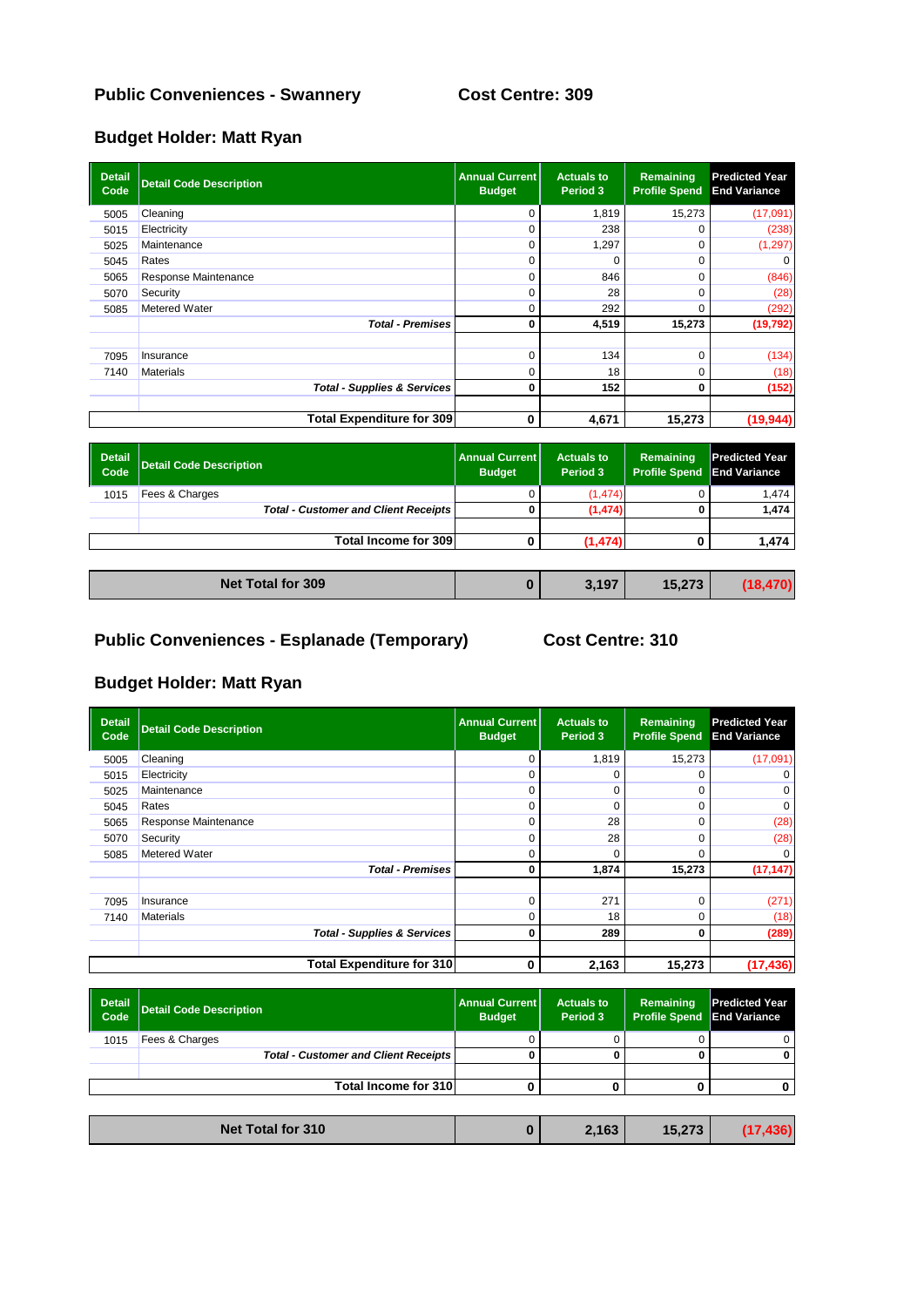## **Commercial Road**

#### **Commercial Road Cost Centre: 400**

| <b>Detail</b><br>Code | <b>Detail Code Description</b>             | <b>Annual Current</b><br><b>Budget</b> | <b>Actuals to</b><br>Period 3 | Remaining<br><b>Profile Spend</b> | <b>Predicted Year</b><br><b>End Variance</b> |
|-----------------------|--------------------------------------------|----------------------------------------|-------------------------------|-----------------------------------|----------------------------------------------|
| 5005                  | Cleaning                                   | 20,000                                 | 43                            | 19,957                            | $\mathbf 0$                                  |
| 5015                  | Electricity                                | 10,844                                 | 837                           | 10,007                            | $\Omega$                                     |
| 5020                  | Gas                                        | 6,776                                  | ∩                             | 6.776                             | $\Omega$                                     |
| 5040                  | <b>Planned Maintenance</b>                 | 15,000                                 | 1,357                         | 13,643                            | $\Omega$                                     |
| 5045                  | Rates                                      | 12,360                                 | 19,640                        | £0                                | (7, 280)                                     |
| 5060                  | Repairs                                    |                                        | 443                           | £0                                | (443)                                        |
| 5065                  | Response Maintenance                       | 7,010                                  | 523                           | 6,487                             | ∩                                            |
| 5070                  | <b>Premises Security</b>                   | 30,000                                 | 7,185                         | 21,555                            | 1,260                                        |
| 5085                  | <b>Metered Water</b>                       | 3,164                                  | 148                           | 3,016                             | 0                                            |
|                       | <b>Total - Premises</b>                    | 105,154                                | 30,176                        | 81,441                            | (6, 463)                                     |
|                       |                                            |                                        |                               |                                   |                                              |
| 7060                  | Equipment                                  | £0                                     | 124                           | £0                                | (124)                                        |
| 7125                  | Licence fees                               | £0                                     | 155                           | £0                                | (155)                                        |
| 7130                  | Litter Bin Emptying                        | £0                                     | 119                           | £0                                | (119)                                        |
| 7210                  | Signs Flags & Baskets                      | £0                                     | 575                           | £0                                | (575)                                        |
| 7215                  | <b>Small Tools</b>                         | £0                                     | 27                            | £0                                | (27)                                         |
|                       | <b>Total - Supplies &amp; Services</b>     | 0                                      | 1,000                         | 0                                 | (1,000)                                      |
|                       |                                            |                                        |                               |                                   |                                              |
|                       | Total Expenditure for 400: Commercial Road | 105,154                                | 31,176                        | 81,441                            | (7, 463)                                     |

| Net Total for 400: Commercial Road | $-154$ .<br>105. | $1.17$ F<br>31. | $\overline{A}$<br>81 |  |
|------------------------------------|------------------|-----------------|----------------------|--|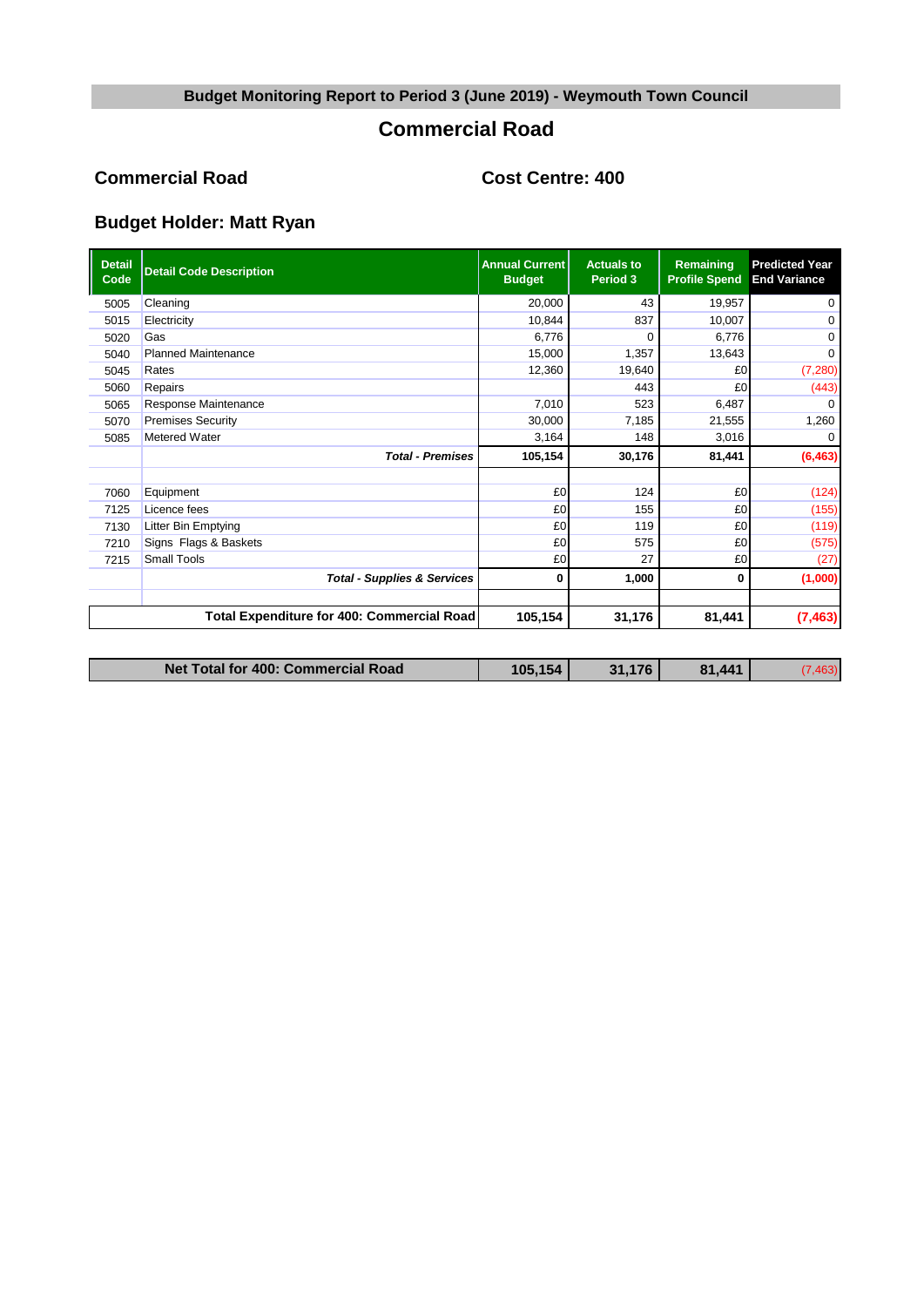# **Clocks and Monuments and Other Property**

#### **Allotments Clocks & Monuments Cost Centre: 500**

# **Budget Holder: Matt Ryan**

| <b>Detail</b><br>Code | Detail Code Description                         | Annual Current  <br><b>Budget</b> | <b>Actuals to</b><br>Period 3 | Remaining<br><b>Profile Spend</b> | <b>Predicted Year</b><br><b>End Variance</b> |
|-----------------------|-------------------------------------------------|-----------------------------------|-------------------------------|-----------------------------------|----------------------------------------------|
| 5015                  | Electricity                                     | 437                               |                               | 437                               |                                              |
| 5025                  | <b>Planned Maintenance Clocks and Monuments</b> | 18.002                            | 700                           | 17.302                            |                                              |
|                       | <b>Total - Premises</b>                         | 18.439                            | 700                           | 17.739                            | 0                                            |
|                       |                                                 |                                   |                               |                                   |                                              |
|                       | Total Expenditure for 500: Clocks & Monuments   | 18.439                            | 700                           | 17.739                            |                                              |

| <b>Net Total for 500: Clocks &amp; Monuments</b> | 8.439<br>1 O | 700 | .739 |  |
|--------------------------------------------------|--------------|-----|------|--|

**Allots Cost Centre: 510** 

| Detail<br>l Code | Detail Code Description                          | <b>Annual Current I</b><br><b>Budget</b> | <b>Actuals to</b><br>Period 3 | Remaining<br><b>Profile Spend</b> | <b>Predicted Year</b><br><b>End Variance</b> |
|------------------|--------------------------------------------------|------------------------------------------|-------------------------------|-----------------------------------|----------------------------------------------|
| 5015             | Electricity                                      |                                          | 1.032                         |                                   | (1,032)                                      |
| 5025             | <b>Planned Maintenance</b>                       | 2.000                                    |                               | 1.000                             | 1,000                                        |
|                  | <b>Total - Premises</b>                          | 2.000                                    | 1.032                         | 1.000                             | (32)                                         |
|                  |                                                  |                                          |                               |                                   |                                              |
|                  | <b>Total Expenditure for 510: Other Property</b> | 2,000                                    | 1,032                         | 1,000                             | (32)                                         |

| <b>Detail</b><br>Code | Detail Code Description                     | <b>Annual Current</b><br><b>Budget</b> | <b>Actuals to</b><br>Period 3 | Remaining<br><b>Profile Spend</b> | <b>Predicted</b><br>Variance |
|-----------------------|---------------------------------------------|----------------------------------------|-------------------------------|-----------------------------------|------------------------------|
| 00104                 | Rents & Licences                            | (7, 414)                               |                               | (7, 414)                          |                              |
|                       | <b>Total - Customer and Client Receipts</b> | (7, 414)                               | 0                             | (7, 414)                          | 0                            |
|                       |                                             |                                        |                               |                                   |                              |
|                       | Total Income for 510: Other Property        | (7, 414)                               |                               | (7, 414)                          | 0                            |

| Net Total for 510: Other Property | .032 |  |
|-----------------------------------|------|--|
|                                   |      |  |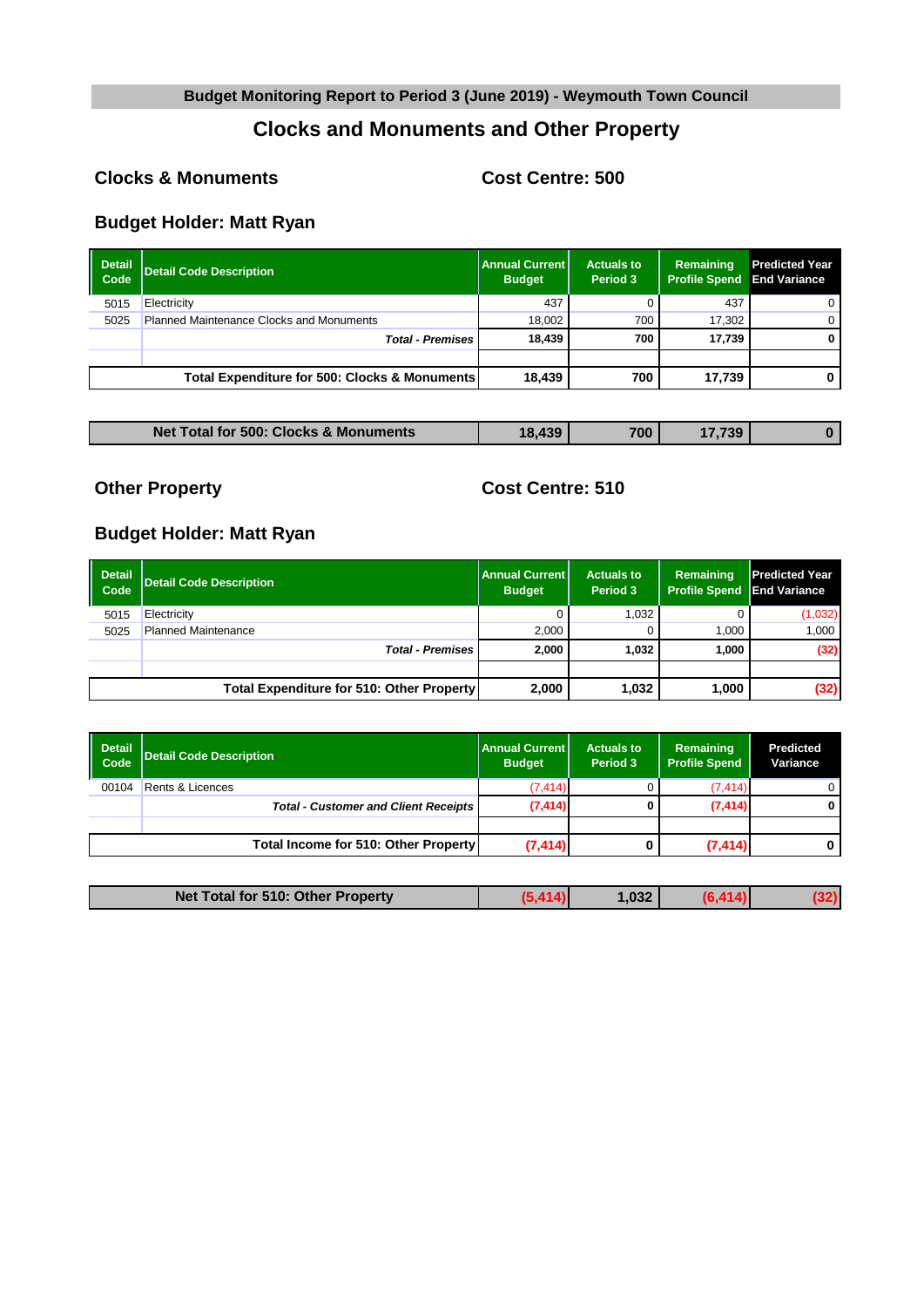# **Civic Office / Mayoral Services**

# **Mayoral Services Cost Centre: 600**

# **Budget Holder: Ian Milne**

| <b>Detail Code Description</b>                     | <b>Annual Current</b><br><b>Budget</b> | <b>Actuals to</b><br>Period 3 | <b>Remaining Profile</b><br><b>Spend</b> | <b>Predicted Year</b><br><b>End Variance</b> |
|----------------------------------------------------|----------------------------------------|-------------------------------|------------------------------------------|----------------------------------------------|
| <b>Contractual Overtime</b>                        | 2,164                                  | 0                             | 2,164                                    | 0                                            |
| <b>Superann Salaried Staff</b>                     | 476                                    | $\Omega$                      | 476                                      | 0                                            |
| <b>Total - Employees</b>                           | 2,640                                  | 0                             | 2,640                                    | 0                                            |
|                                                    |                                        |                               |                                          |                                              |
| Mileage                                            | 500                                    | $\mathbf 0$                   | 500                                      | 0                                            |
| <b>Public Transport</b>                            | 4,000                                  | $\mathbf 0$                   | 4,000                                    | $\Omega$                                     |
| Transport                                          | 0                                      | 25                            | 0                                        | (25)                                         |
| <b>Total - Transport</b>                           | 4,500                                  | 25                            | 4,500                                    | (25)                                         |
|                                                    |                                        |                               |                                          |                                              |
| Civic Service                                      | 102                                    | $\Omega$                      | 102                                      | $\Omega$                                     |
| Elections                                          | 5,000                                  | $\Omega$                      | 0                                        | 5,000                                        |
| Equipment                                          | 1,602                                  | 2,596                         | 0                                        | (994)                                        |
| Insurance                                          | 1,429                                  | 1,429                         | 0                                        | <sup>0</sup>                                 |
| Mayors Budget                                      | 4,270                                  | 10                            | 4,260                                    | $\Omega$                                     |
| <b>Members Allowances</b>                          | 29,000                                 | 2,669                         | 25,331                                   | 1,000                                        |
| <b>Members Training</b>                            | 6.000                                  | 600                           | 5,400                                    | $\Omega$                                     |
| Printing                                           | 200                                    | $\Omega$                      | 200                                      | 0                                            |
| Rememberance Service                               | 2,500                                  | $\Omega$                      | 2,500                                    | 0                                            |
| <b>Twinning Societies</b>                          | 12,319                                 | 2,664                         | 9,655                                    | 0                                            |
| Protective Clothing/Uniforms                       | 102                                    | $\Omega$                      | 102                                      | $\Omega$                                     |
| <b>Total - Supplies &amp; Services</b>             | 62,524                                 | 9,968                         | 47,550                                   | 5,006                                        |
|                                                    |                                        |                               |                                          |                                              |
| <b>Total Expenditure for 600: Mayoral Services</b> | 68,524                                 | 10,568                        | 52,950                                   | 5,006                                        |

| <b>Net Total for 600: Mayoral Services</b> | 69,664 | 9,993 | 54,690 | $4.98^{\circ}$ |
|--------------------------------------------|--------|-------|--------|----------------|